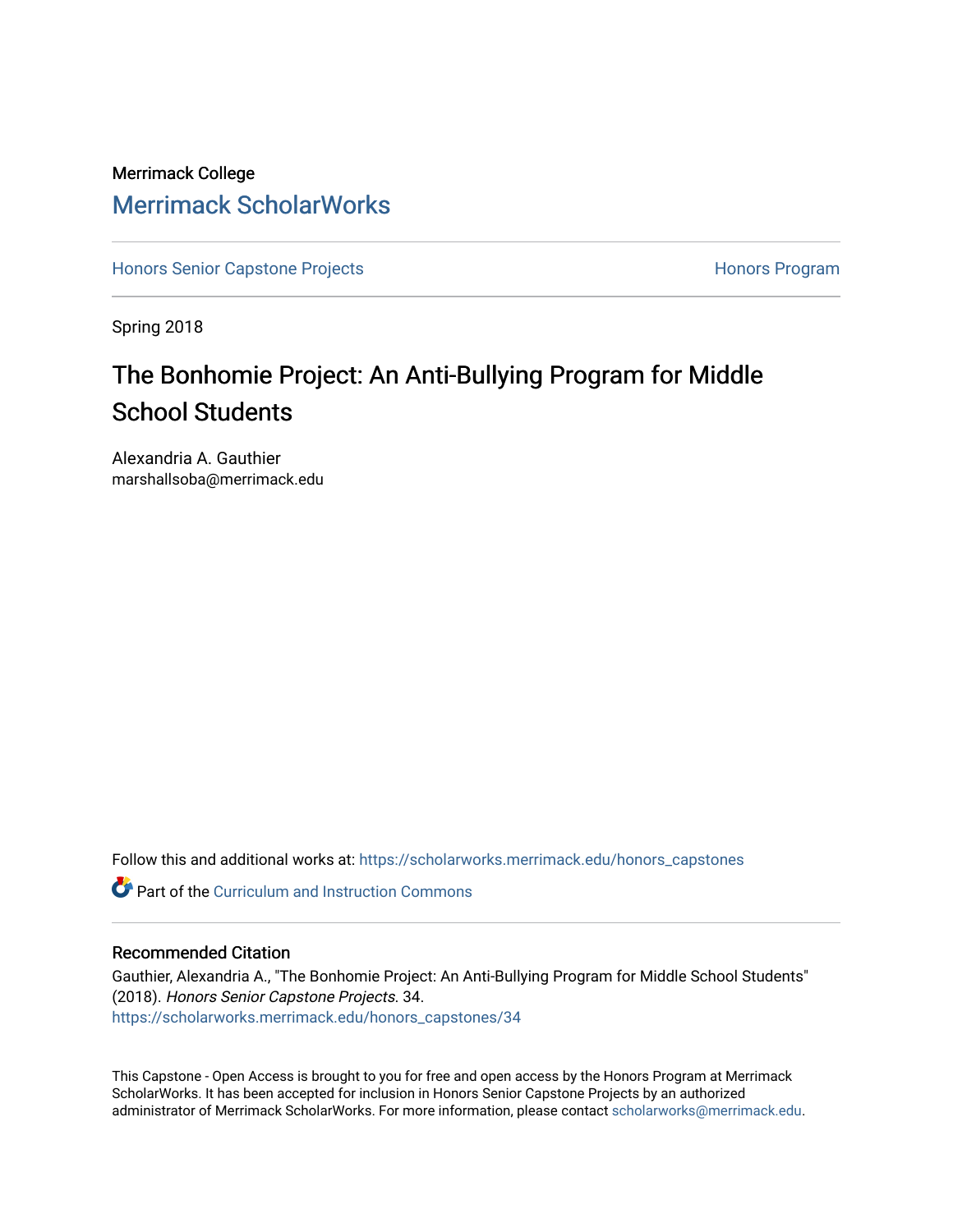The Bonhomie Project: An Anti-Bullying Program for Middle School Students

Alexandria A. Gauthier

Merrimack College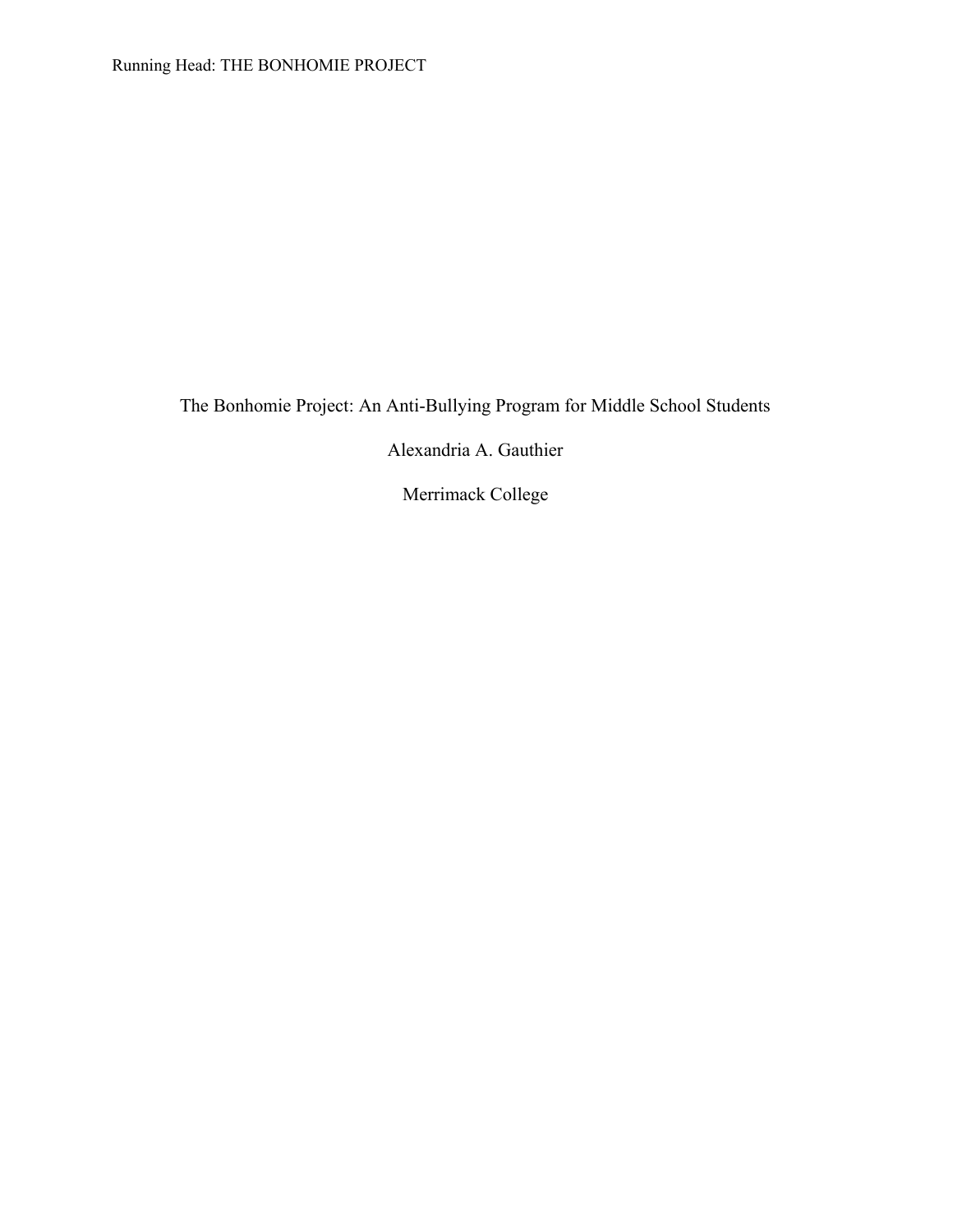## Table of Contents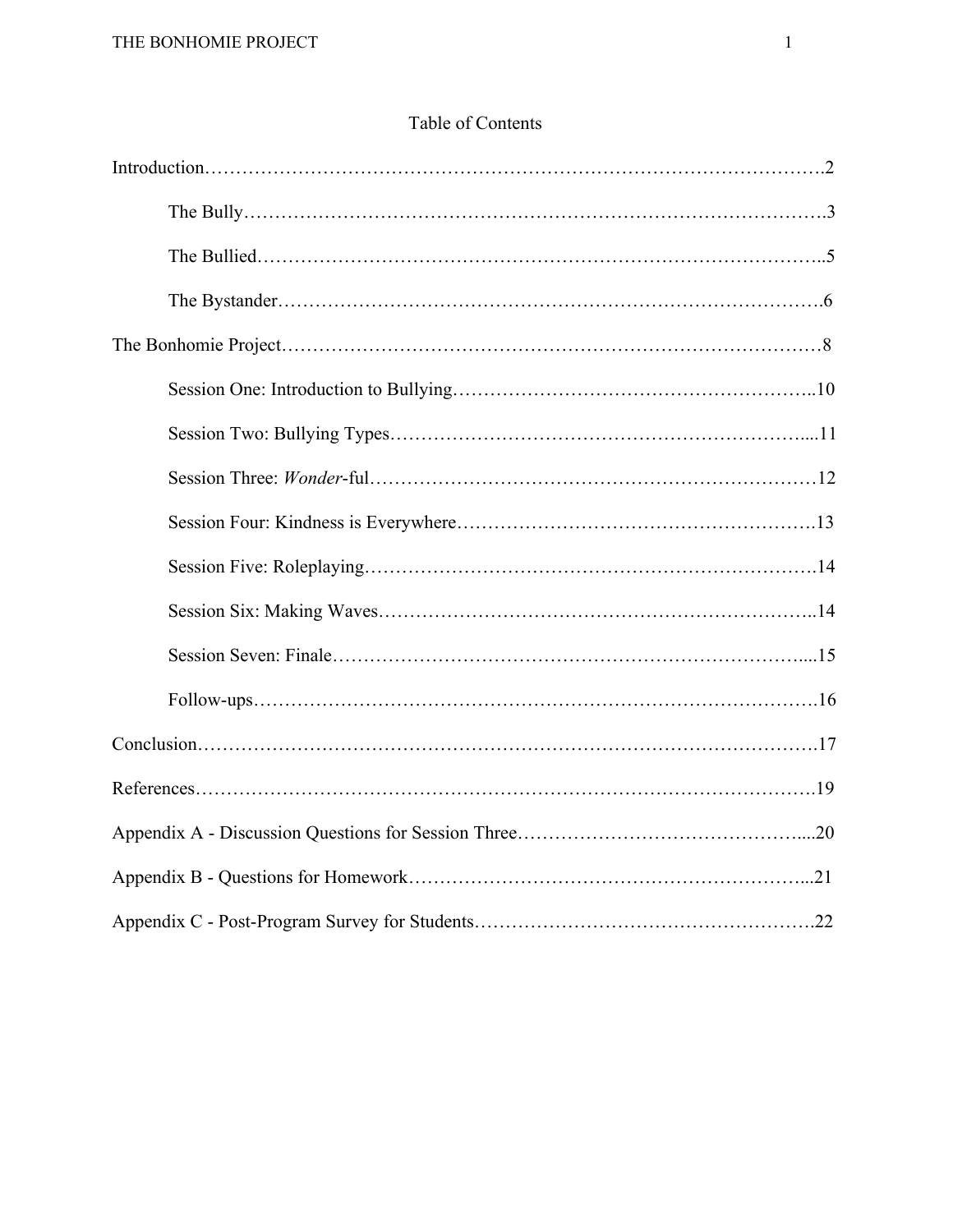#### **Introduction**

Bullying remains a prevalent issue in the twenty-first century classroom. Though bullying occurs at all grade-levels, there is a specific concern with students at the middle grades level. In 2011, 37% of middle school students reported being bullied in some manner (U.S. Department of Education and Justice, as cited in Studer & Mynatt, 2015, p. 25). Many students have experience with bullying, whether they are the one being bullied, the bully, or just a bystander. According to the National Association of School Psychologists, one in seven school aged children has been either a bully, or the target of a bully (as cited in Coloroso, 2015, p. 39). But what exactly is bullying and how does this definition change or evolve when contextualized within the k12 school system?

Merriam-Webster defines bullying as the abuse and/or mistreatment of a vulnerable individual by someone stronger or more powerful (2017). Bullying is not simply teasing, nor is it a rite of passage for adolescence, or a natural behavior (i.e. "kids will be kids") (Jones & Augustine, 2015, p. 79). Barbara Coloroso, author of *The Bully, The Bullied, and the Not-So-Innocent Bystander*, says that bullying is a deliberate, offensive, malicious, or insulting activity intending to humiliate and harm the target while providing pleasure to the perpetrator(s) (2015, p. 46). Bullying occurs at all ages, but typically occurs among students, and particularly among those in middle school. Regardless of the age, bullying often consists of the bully thinking of the target as an "it" - they believe that the target is less than human, and is undeserving of any kind of respect, concern, or kindness (Coloroso, 2015, p. 43). Coloroso says that there are three main markers of bullying - imbalance of power, intent to harm, and threat of further aggression - and when bullying escalates incessantly, a fourth marker, terror, is added.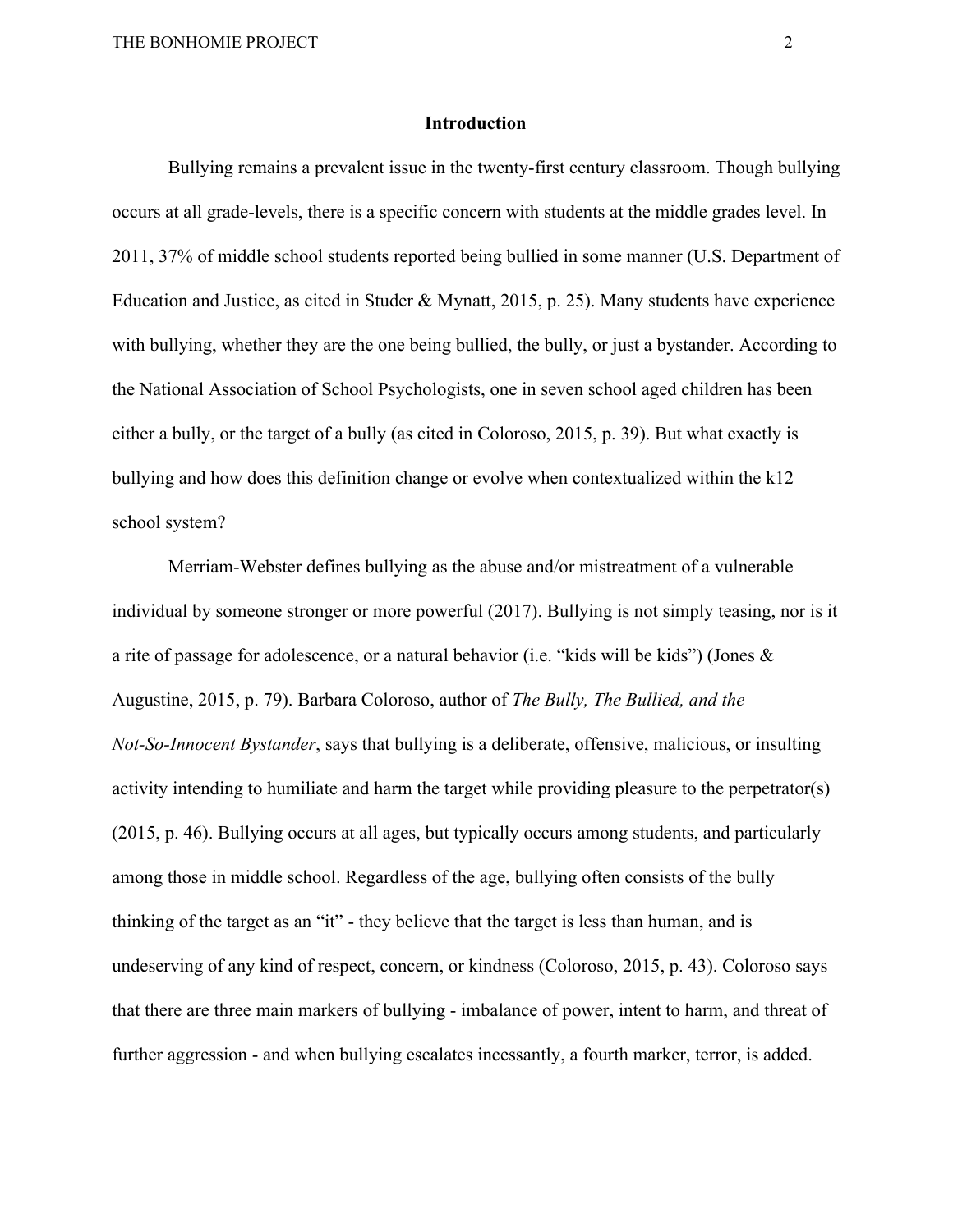There are various types of bullying, including hazing, relational (social) bullying, verbal bullying, physical bullying, and cyberbullying. Cyberbullying is defined as bullying behavior involving the use of electronic media, such as cell phones and social media (Jones & Augustine, 2015). Cyberbullying has become more prevalent over the past decades as it allows bullies to retain an air of anonymity, by hiding behind a fake profile or using anonymous websites like Ask.fm, Yik Yak, or more recently, Sarahah. Physical bullying involves hurting a person or damaging their possessions - hitting, kicking, spitting, and tripping are all examples of physical bullying (Stopbullying.gov, 2017). Verbal bullying includes name-calling, teasing, and taunting, and social bullying includes leaving someone out on purpose and spreading rumors about a person (Stopbullying.gov, 2017). Now that bullying has been defined and examples have been identified, the different participants in bullying can be discussed. There are three groups of individuals that are discussed when on the topic of bullying. These three groups are the bully, the bullied, and the bystander.

#### *The Bully*

Bullies, as Coloroso says, come in all shapes and sizes, and are not easily identified by their outward appearance: their actions and words are what marks them as a bully. Bullies, according to Coloroso, are taught to bully; some bullies take cues from movies, books, videogames and television shows, while others may learn from the kids they hang with or the culture that surrounds them. Additionally, they bully "because they can;" they also choose to bully and choose *whom* to bully (2015, p. 108). Furthermore, there are different types of bullies that Coloroso defines, including: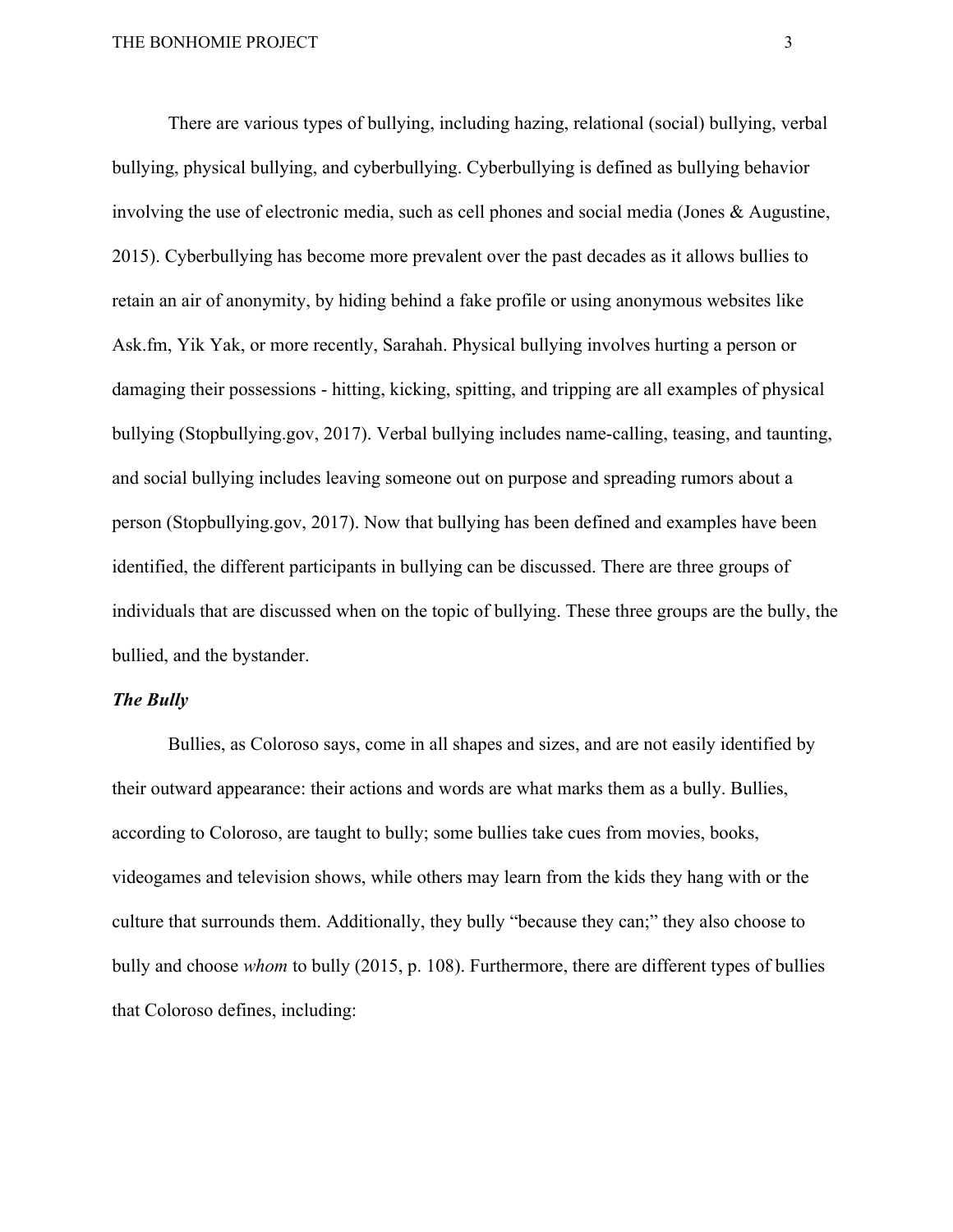| The Confident Bully     | This bully has a sense of entitlement, an inflated sense of self,<br>an affinity for aggressive behavior, no compassion for their<br>targets, but is seen as admirable due to their powerful<br>personality and strong leadership skills.                                                                                                                                                      |
|-------------------------|------------------------------------------------------------------------------------------------------------------------------------------------------------------------------------------------------------------------------------------------------------------------------------------------------------------------------------------------------------------------------------------------|
| The Social Bully        | Using rumor, gossip, verbal taunts, and shunning to isolate their<br>targets and exclude them from social activities, this bully is<br>devious and manipulative, acting as if they are caring and<br>compassionate in order to get what they want.                                                                                                                                             |
| The Fully Armored Bully | Cool and detached, this bully shows little emotion and has a<br>strong determination to carrying out their bullying. They are<br>vicious and vindictive toward their targets, but charming and<br>deceptive in front of others, particularly adults.                                                                                                                                           |
| The Hyperactive Bully   | This bully has poorly developed social skills and struggles with<br>academics, usually having some kind of learning disability. As a<br>result, this bully often reads hostile intent into others' innocent<br>actions, has trouble making friends, and reacts aggressively to<br>any provocation. They also justify their aggressive responses by<br>placing the blame outside of themselves. |
| The Bullied Bully       | Both a target <i>and</i> a bully, this individual bullies others to get<br>relief from their own feelings of powerlessness. As this<br>individual carries the damaging effects of being bullied and<br>being a bully, they are at a high risk for depression, drug usage,<br>and social anxiety.                                                                                               |
| The Bunch of Bullies    | A group of friends who bully together, they collectively do<br>something that individually they would never do to someone<br>that they want to exclude.                                                                                                                                                                                                                                        |
| The Gang of Bullies     | A strategic alliance "in pursuit of power, control, domination,<br>subjugation, and turf," these bullies become a family of sorts,<br>and disregard their own lives, the damage they cause their<br>victims, and the overall consequences of their actions, due to<br>their devotion to the group.                                                                                             |

(Coloroso, 2015, p. 111)

The means of bullying may be different among the different types of bullies, but they

have many traits in common. Bullies like to dominate other people and use them to get what they

want; they are only concerned with their personal wants and pleasures, and not the rights,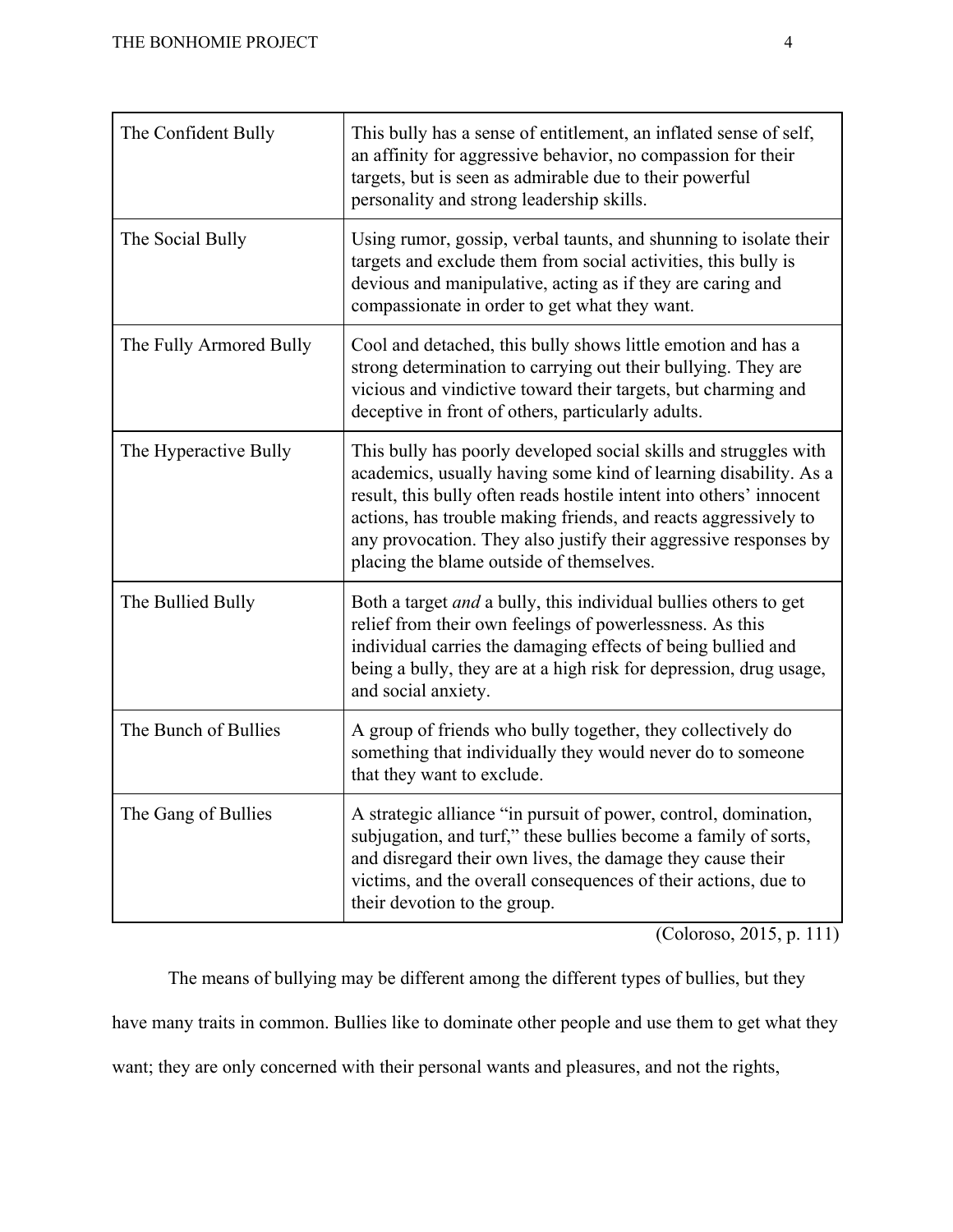feelings, or needs of others. They also refuse to accept responsibility for their actions and use blame, criticism, and false accusations to project their own inadequacies on their targets. Coloroso states that in order to be a bully, these kids need to find others to bully.

#### *The Bullied*

Like bullies, the victims of bullying come in all shapes and sizes. Coloroso lists twenty-one different types of targets for bullies, including the new kid at school, any kind of minority (religious, ethnic, sexual orientation or identification), a kid with physical attributes that are not conventionally attractive, and kids with physical and/or mental disabilities (2015). One of the points that Coloroso makes in her chapter about the bullied is that they may not tell adults about being bullied, and there are many reasons for not telling an adult about these situations.

One reason that Coloroso gives is that the target is ashamed of being bullied. As mentioned earlier, those who bully do so intentionally; they are determined to make the target feel unworthy of respect, isolated, unpopular, and shamed, and as a result, the target is unlikely to talk about their situation with an adult. Coloroso mentions that boys are less likely to tell an adult than girls are, and the toxic masculinity ingrained in our society may be a result of this boys are "culturally inculcated," as Coloroso says, to brush off bullying and be strong (2015, p. 122).

Additionally, the fear of retaliation from a bully will likely keep the target from reporting the situation to an adult. A Code of Silence is instilled in the target by the fear and implied (or actual) threats of retaliation from bullies. Even if there is not a fear of retaliation, some kids believe that they are truly alone in their situation and do not think that anyone can - or will - help them. The school culture may also prevent the student from coming forward with their problems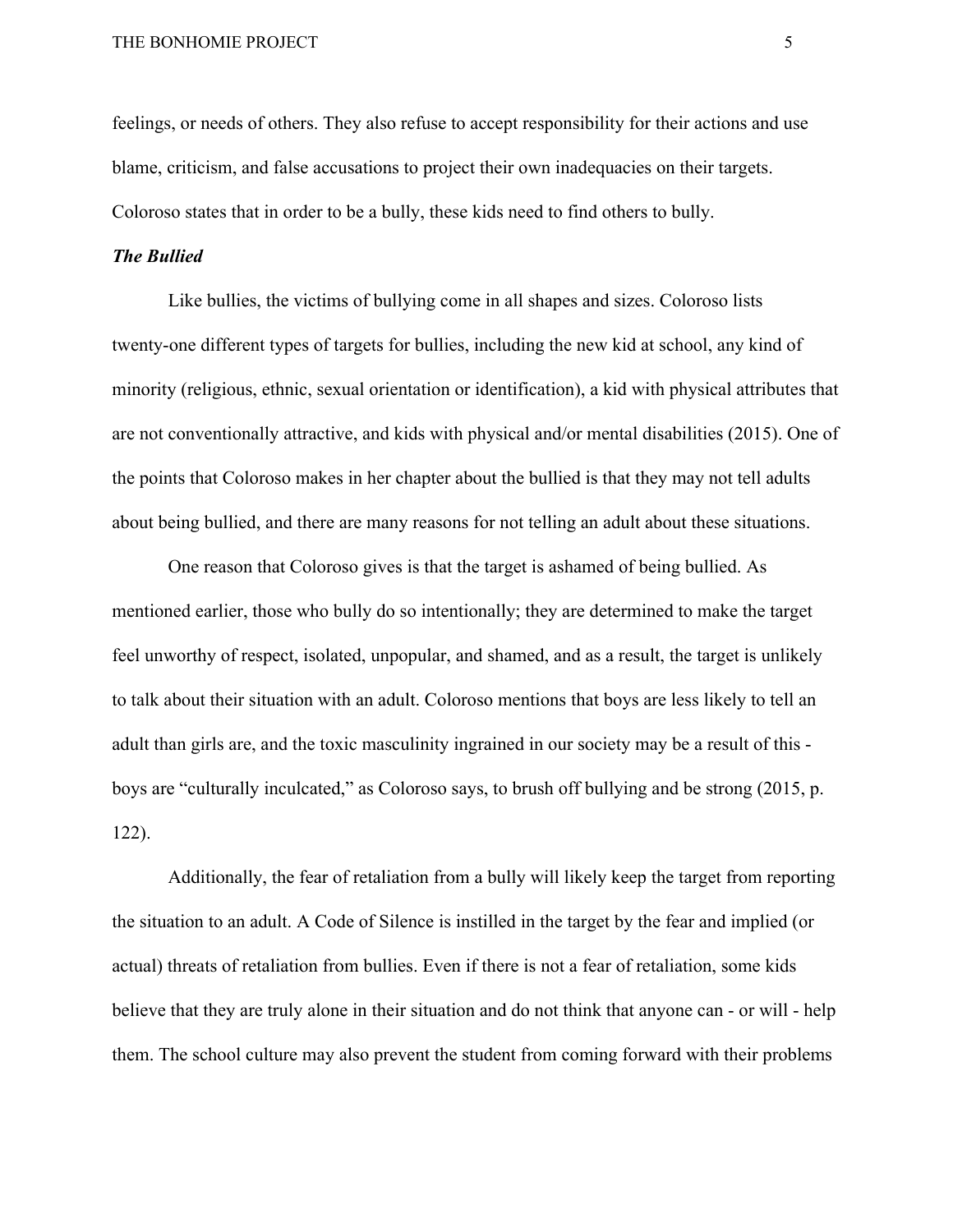- when students believe the culture is one that ignores bullying, they are less likely to seek help (Jacobsen & Bauman, 2007, as cited in Struder & Mynatt, 2015). While a child may not outright tell an adult about being bullied, there are a number of warning signs that indicate an individual is being bullied.

A great deal of bullying occurs on school grounds. In the United States, 160,000 children miss school every day for fear of being bullied (National Association of School Psychologists, as cited in Coloroso, 2015). Taking an unusual route to school and suffering a drop in grades are two school related warning signs, as is withdrawing from school activities. There are also physical warning signs, such as having dishevelled, torn, or missing clothing, and having physical injuries that are not consistent with their explanations. Stomachaches, headaches, and panic attacks may also be a warning sign, as their body is responding to the stress of being bullied. Many people think that the people involved in bullying ends there, with the bully and bullied, but there is a third "player in the game:" the bystander.

#### *The Bystander*

Bystanders are the individuals who "aid and abet the bully through acts of omission and commission" as Coloroso says (2015, p. 140). Bystanders are not innocent when it comes to bullying; some may ignore the situation by looking away, while others may actively encourage the bully or even join in on the bullying, becoming one of the bunch of bullies mentioned earlier.

Dan Olweus created the Bully Circle, which Coloroso adapted and illustrated for her book (picture below); the Bully Circle identifies the not-so-innocent bystanders and what they are doing (or not doing) in a bullying scenario. In *Olweus' Core Program Against Bullying and Antisocial Behavior: A Teacher Handbook*, Olweus states that the Bully Circle is a useful tool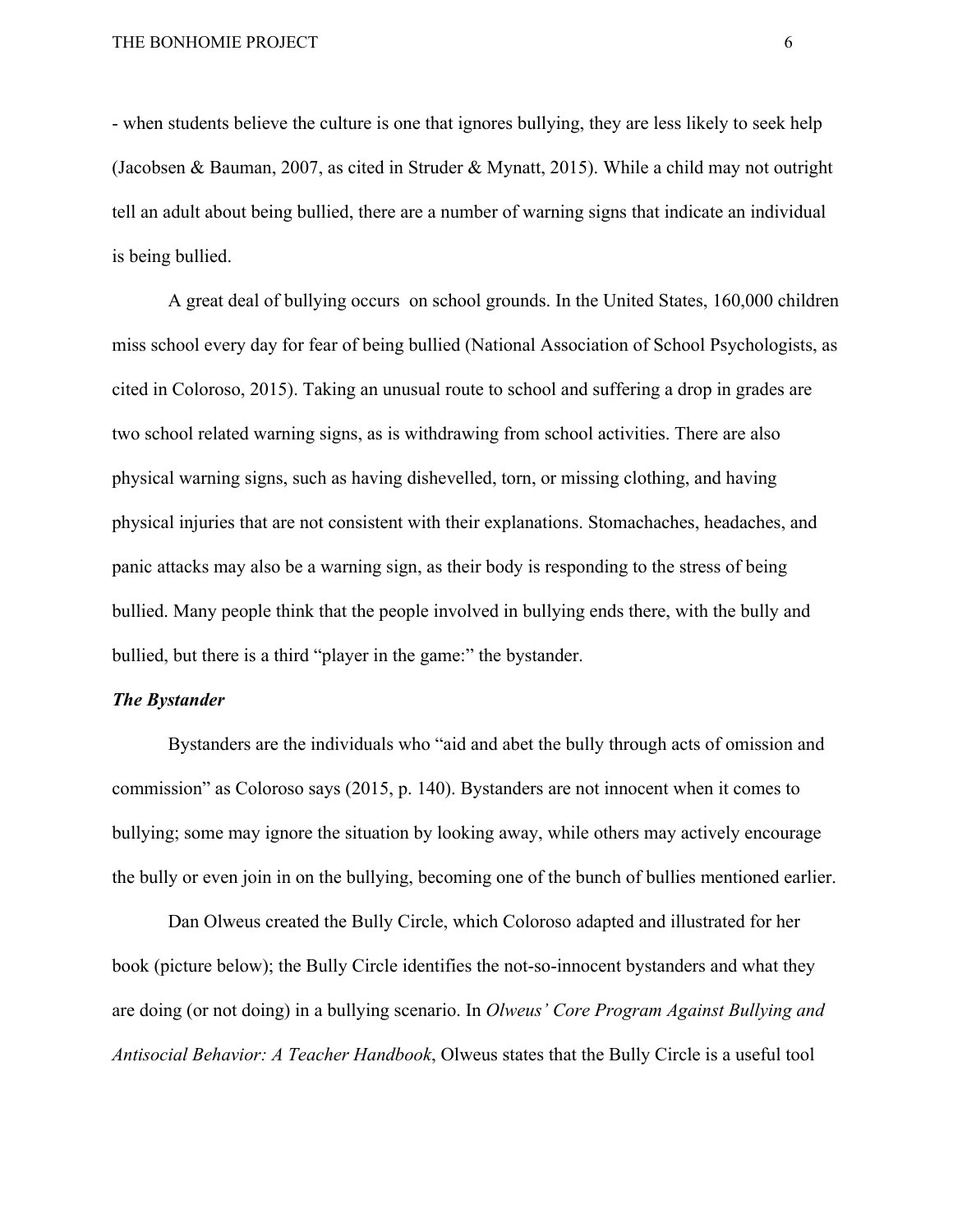

for parents, teachers, and students to discuss ways to counteract and prevent bullying. A study from 1995 supported Olweus' observation that the majority of peers will not help their targeted classmate. This study revealed that 85% of bullying episodes had some sort of peer involvement, in 81% of episodes, peers *reinforced* the bullying, and peers were active participants in 48% of episodes; meanwhile, only 13% of episodes involved peer intervention (Pepler & Craig, as cited in Coloroso, 2015). Why are so many kids willing to join in such abhorrent behavior, or

turning a blind eye to the trouble the targeted child is in? There are several reasons bystanders have for not intervening.

Three of the four reasons that bystanders often give for choosing not to intervene stem from fear, according to Coloroso. The bystander may be afraid of getting hurt, particularly if the bully is bigger and stronger. They may also be afraid of doing something that will make the situation worse by intervening, or they are afraid that by intervening they may become the new target. While fear is the main deterrent for intervening, bystanders may not intervene because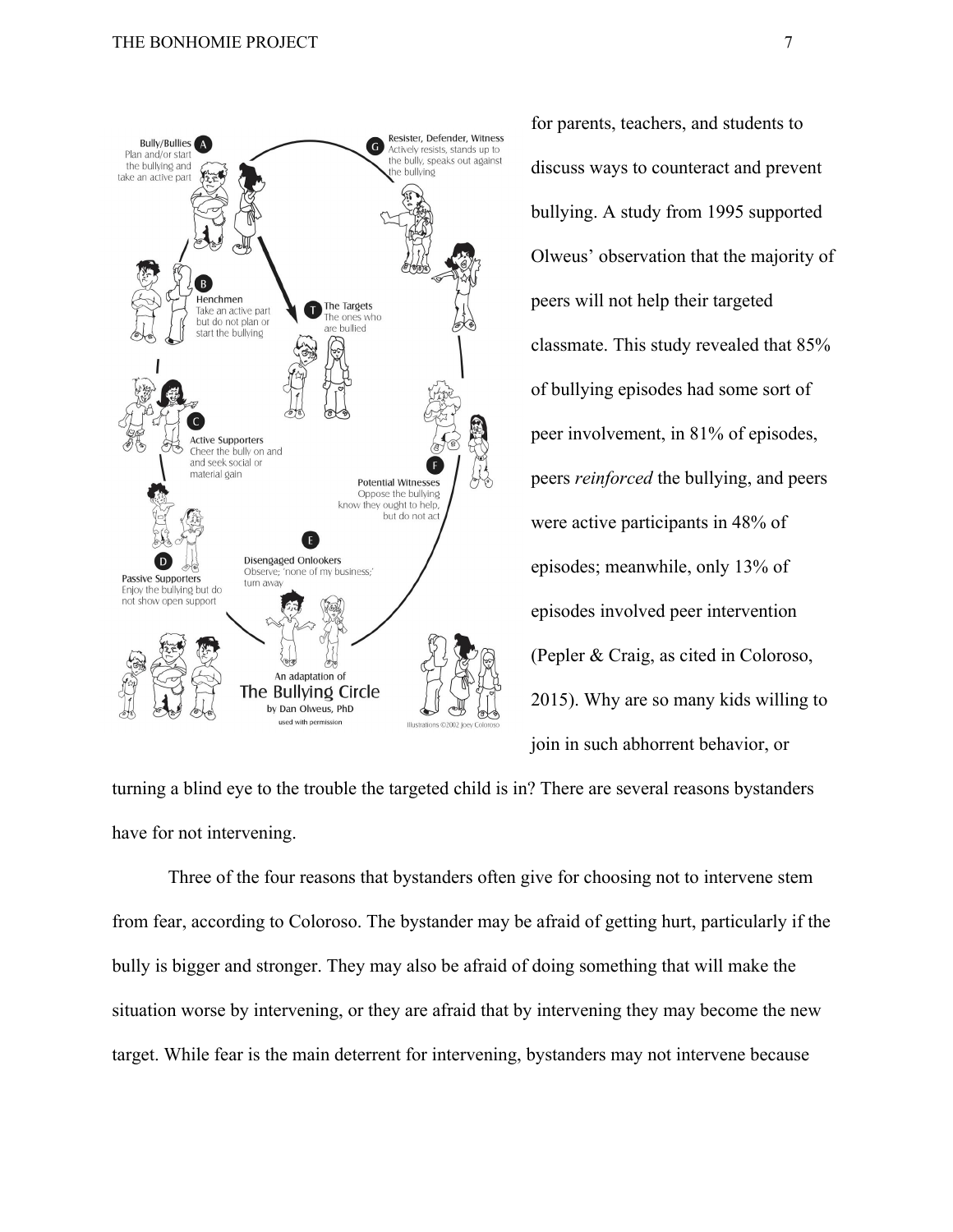they simply do not know what to do - they may not have been taught how to intervene or help the victim, they do not know how to report bullying, or they do not even realize that what is happening is considered bullying (Coloroso, 2015). Though these reasons may be valid, there are also many poor excuses that bystanders also give as why they did not intervene. These excuses include the bully being their friend (or the victim *not* being their friend) and the victim being perceived as a loser, freak, outcast, or simply "other" (Coloroso, 2015). The Code of Silence mentioned earlier is another excuse that bystanders have - the common phrase "snitches get stitches" comes to mind.

Of course, there are those bystanders who do intervene, casting aside the excuses and fear of being bullied, and defend the victim. Coloroso says that "the cycle of violence can be interrupted when even one person … [stands] up" and that when a whole group of people stands up to bullying, the cycle can be broken (2015, p. 15). By introducing a program to stop bullying, the cycle of bullying in schools has the potential to be reduced.

#### **The Bonhomie Project**

Bonhomie (pronounced *bone-o-me*) is a French word, translating roughly to the good-natured, easy friendliness that a person possesses, according to Merriam-Webster (2017). As this anti-bullying program focuses on kindness and building friendships with other students, it is called the Bonhomie Project. This program is to be lead by the school counselor. Counselors will go through online training in order to understand the program and will discuss additional information about bullying that they may not have learned about in their formal education. This includes different kinds of bullying, the seven types of bullies that Coloroso describes in her book, and state laws about bullying. Training will occur online for a total of ten hours, and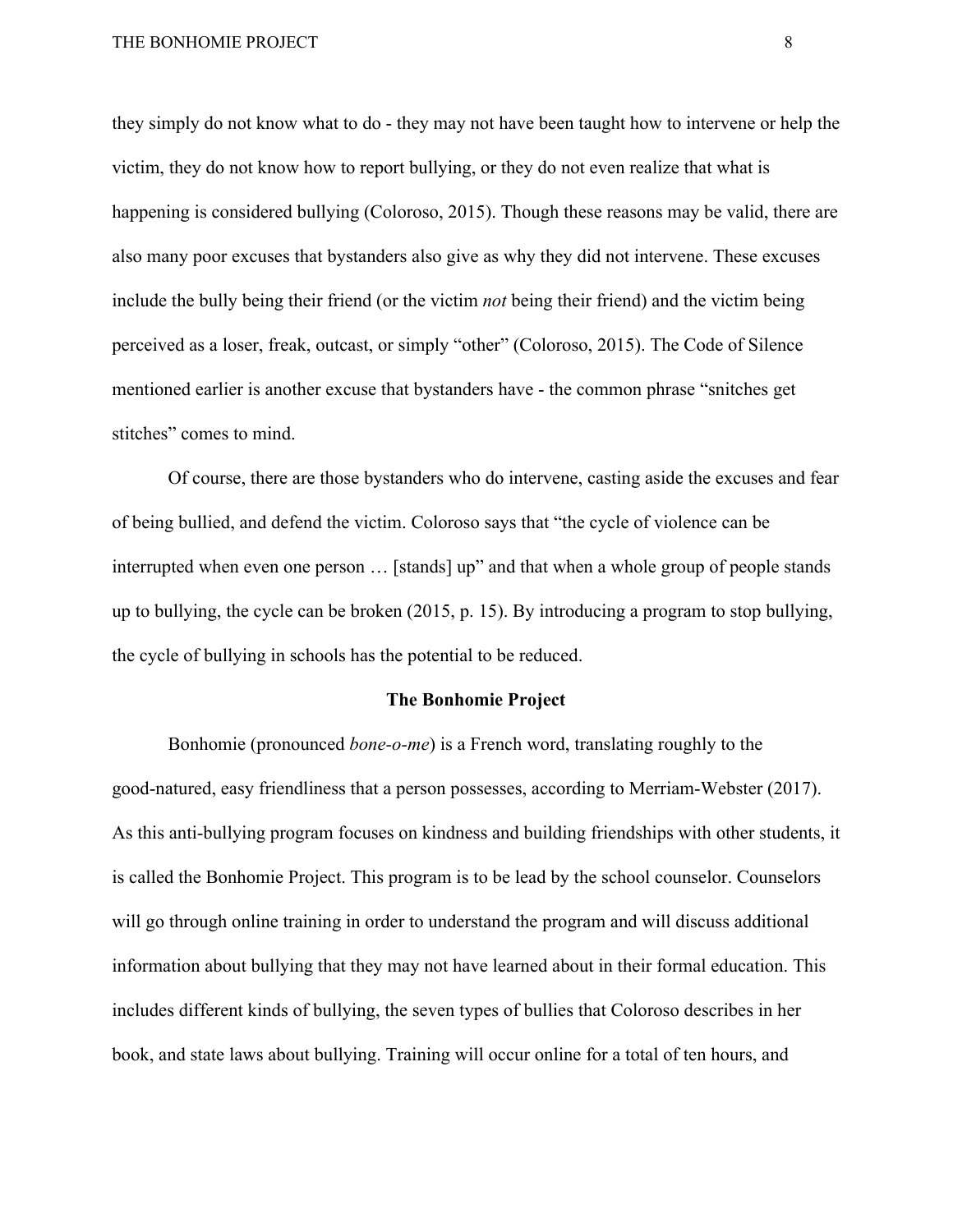though counselors are able to break up the training to work into their schedule, it is suggested that the training is completed within a week. This training will be available for middle school counselors eight weeks before school begins.

Professional development training occurs in all schools and is a good opportunity to introduce the Bonhomie Project to teachers and other staff; counselors will be involved in this training, as an expert, in order to help their fellow staff members understand the program. Faculty will be told what to expect with the program, such as how often the program will meet, what activities will be included, and what actions will be taken as a result of the program.

Additionally, the definition of bullying and types of bullying will be explained to teachers, so they know what to look for. Teachers will be asked to be on the lookout for bullying behaviors, such as aggressive acts or name-calling, in their classrooms, hallways, and cafeteria, as well as outside if students are allowed a recess period. This program will mainly focus on physical, verbal, and social bullying, as these are the types of bullying that tend to occur inside school grounds, but addressing cyberbullying is also important. According to an article by Hinduja and Patchin, if cyberbullying is disrupting the school environment, school personnel have a legal obligation to intervene (as cited in Studer & Mynatt, 2015). School policies and state laws will also be discussed during the professional development training, allowing faculty to gain more insight to the program's goals. Including teachers in the program is important, because teacher intervention is necessary in order to reduce bullying practices in schools (Jones & Augustine, 2015). Once the training portion is complete and the school year has started, the program can begin.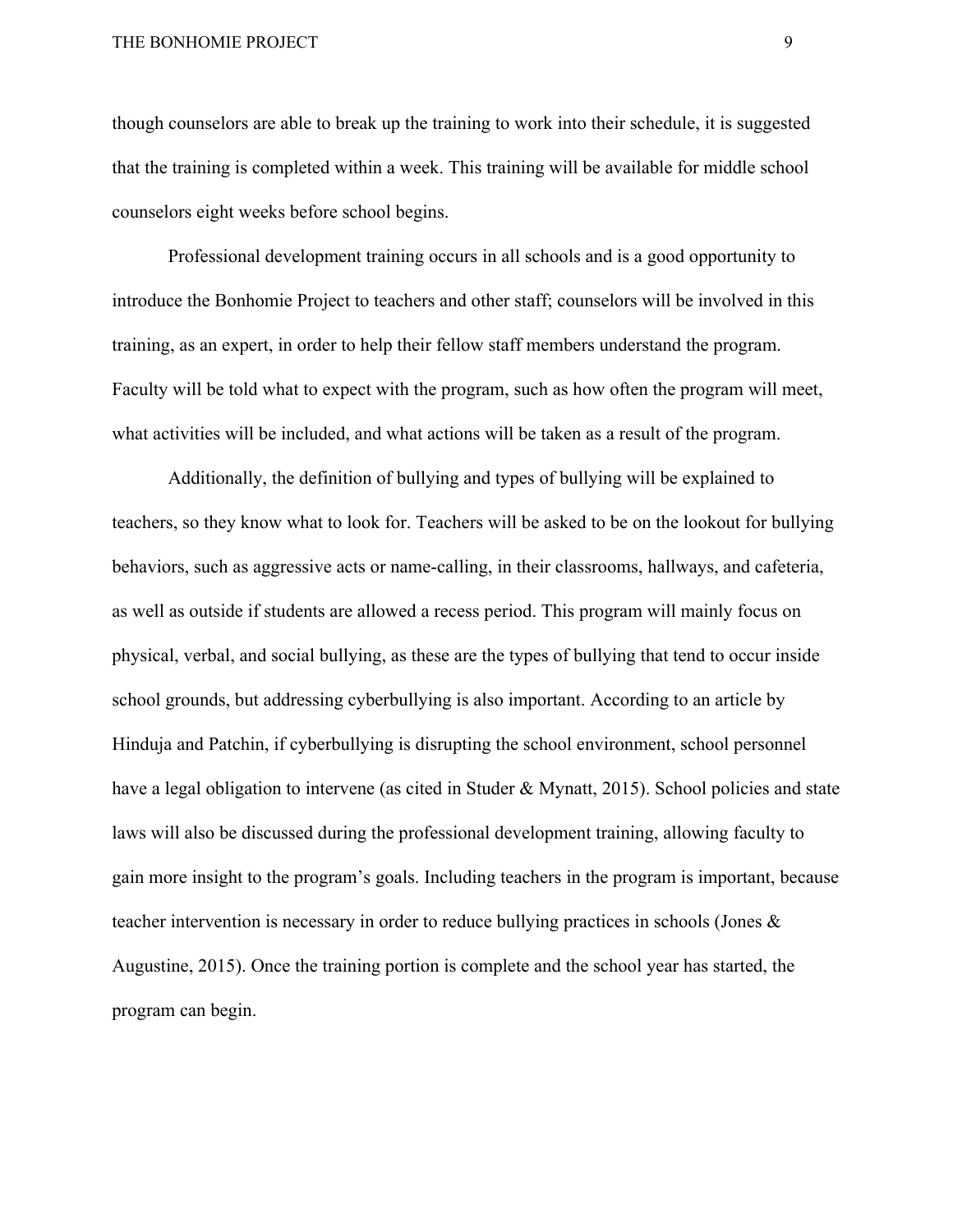The Bonhomie Project would not begin until the week after Labor Day, to allow for students to settle into their new academic routines. Since sixth grade is typically the first year in middle school, students may need extra time to accommodate to the new climate and course load. This program will help include anti-bullying beliefs as part of their new routine as well. As the school year has just begun, it will be a good time for the counselor to introduce themselves to the students, not only for the program, but for any other issues or reasons students may need to meet with them for. Counselors should introduce themselves the week of Labor day, so they can talk briefly about the Bonhomie Project with the students, and the first session will begin the next week. By leading this program, counselors will develop a strong rapport with their students, ensuring that they can be a trusted adult for the students. This program will meet every two weeks in student's Language Arts classrooms, taking place of normal class for the period, until December.

#### *Session One: Introduction to Bullying*

The first session will be an introduction to bullying. Before beginning, counselors should let students know that any personal experiences or comments shared during the sessions are not to be discussed outside the classroom; confidentiality agreements may be given to students to sign, but it is not required. Students will take a survey created by GLSEN about name-calling and verbal bullying; this survey asks questions such as if they have experienced bullying, how often someone has said something cruel to another person,and how adults handle bullying incidents (2013). Once everyone has finished the survey, students will break into small groups of 3-4 to talk about what bullying is. Small groups are not going to be assigned, and there will not be assigned seating either. Students will be encouraged to change where they sit each session,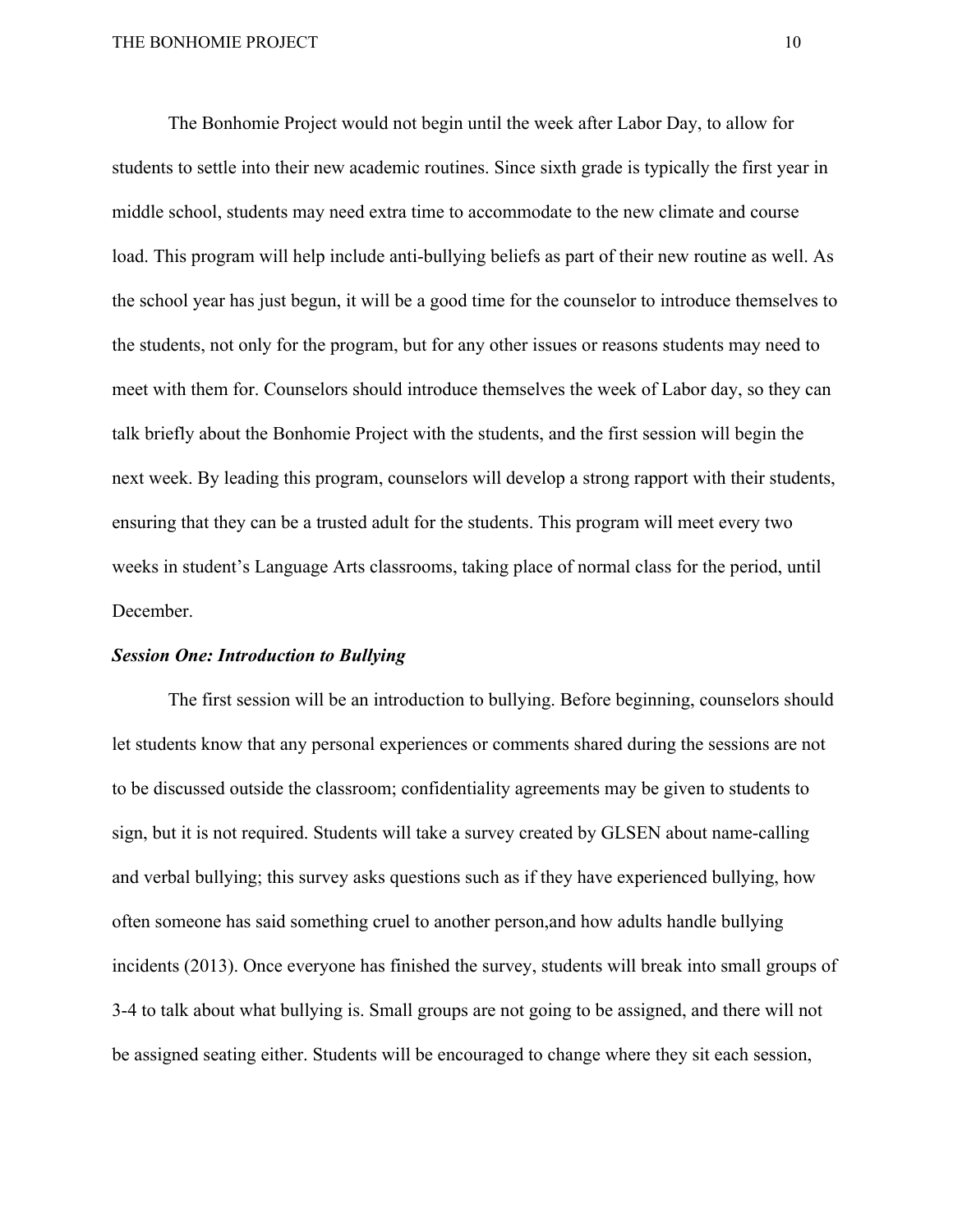sitting with different students in an effort to ensure that no one is left out and that friendships will be forged during sessions.

After talking in groups, students will talk as a whole with the counselor about what they believe bullying is. The counselor will take notes on the whiteboard, and afterwards will give the proper definition of bullying. Students should be aware of the fact that bullying is repetitive behaviors with the intent to harm another person; one-time malicious behaviors are also considered bullying, and students should know this as well. For the next session, students should think about bullying and what they have noticed about it.

#### *Session Two: Bullying Types*

During the second session, the counselor will begin by explaining what the three groups involved in bullying are - students may be familiar with what a bully is, but may not know what a bystander is. These groups will be brought up throughout the program, so familiarizing students with the terms of bully, bullied, and bystander is important. Counselors should emphasize that there are different kinds of bullies, as well as different kinds of bystanders. Examples of how a bystander can make a difference should be included - such as including the target in their groups and activities, telling the bully to stop, or finding an adult ally.

After discussing the different kinds of bullies and bystanders, students will be told about the different kinds of bullying - physical, verbal, social, and cyber. When discussing the kinds of bullying, students should be included and asked for examples. The counselor should also use their own example, including Shane Koyczan's "To This Day," a powerful video featuring various animation styles and slam poetry, that tells his personal bullying story. After sharing this video with students, the counselor will ask for students to write their reaction to this video on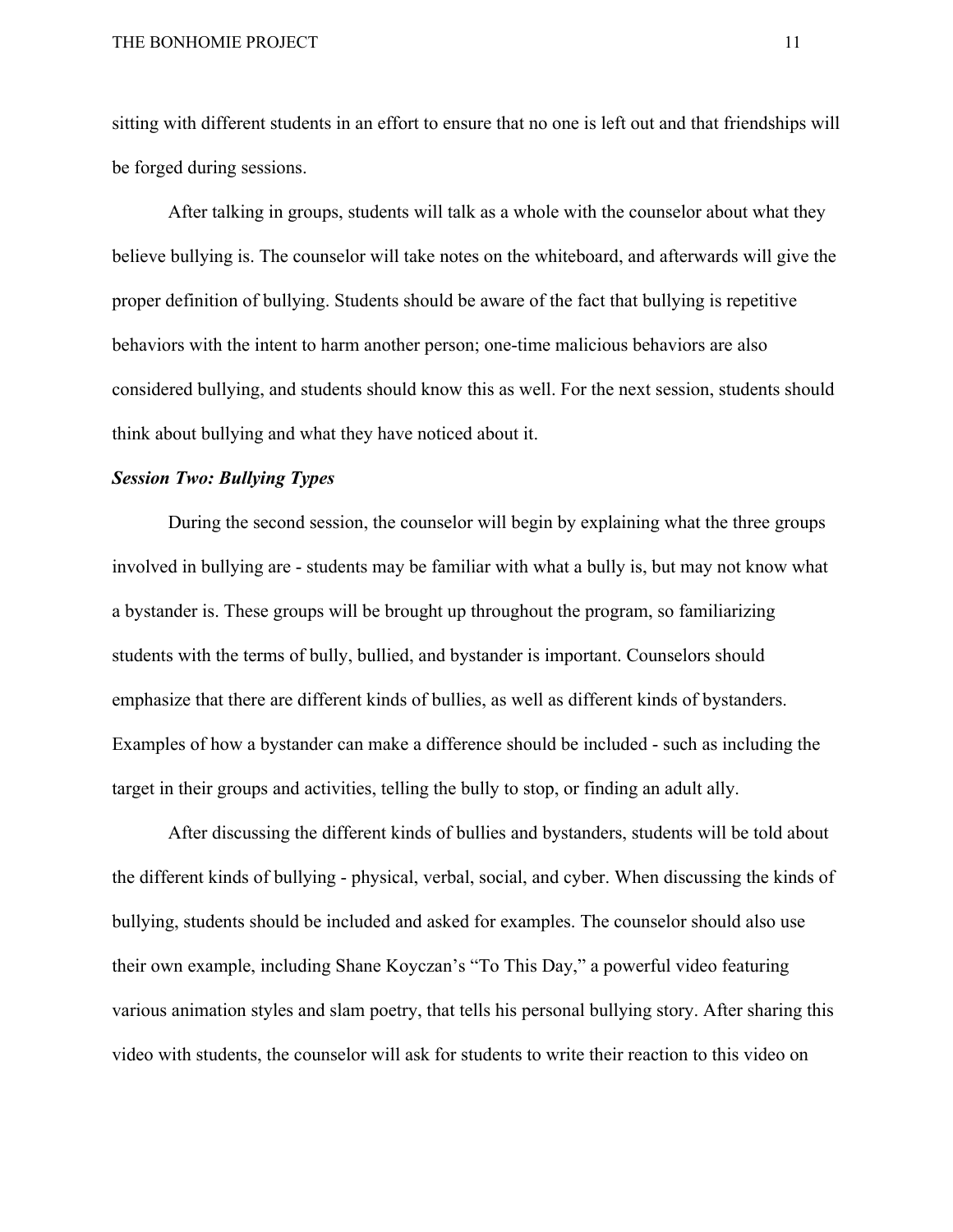paper and turn it in at the end of the session. Before students leave, they will receive copies of R.J. Palacio's *Wonder*, a middle-grade novel about Auggie Pullman, a young boy with a genetic disorder, his first year in school, and the subsequent bullying he faces as a result of his abnormalities.

*Wonder* was chosen for this program because it gives good examples related to bullying, bullies, and bystanders. R.J Palacio was inspired by the lyrics of Natalie Merchant's song "Wonder," and it is suggested that counselors play this song when introducing the book. The chorus from this song is included in the book as the prologue. This book is split into eight parts, with various perspectives. Since chapters are relatively short, students will be assigned parts to read. Before the next session, students should read part one.

#### *Session Three:* **Wonder-***ful*

The next session will have students reading part two of the novel in pairs; this should take no longer than thirty minutes. After this, students will engage in a group discussion, with the counselor asking questions. Discussion questions can be found in Appendix A. While discussions centered around the book may not occur during every session, students will be expected to keep up with readings, and questions may be assigned for students to answer while reading. At the end of this session, students will be asked to read parts three and four of *Wonder*, and answer some questions given by the counselor; questions for each assigned part are found in the Appendix. Students should also try to perform one random act of kindness before the next session and write a sentence or two about it. These random acts of kindness can be anything from holding the door open for a stranger, to talking to someone new, to setting the table at home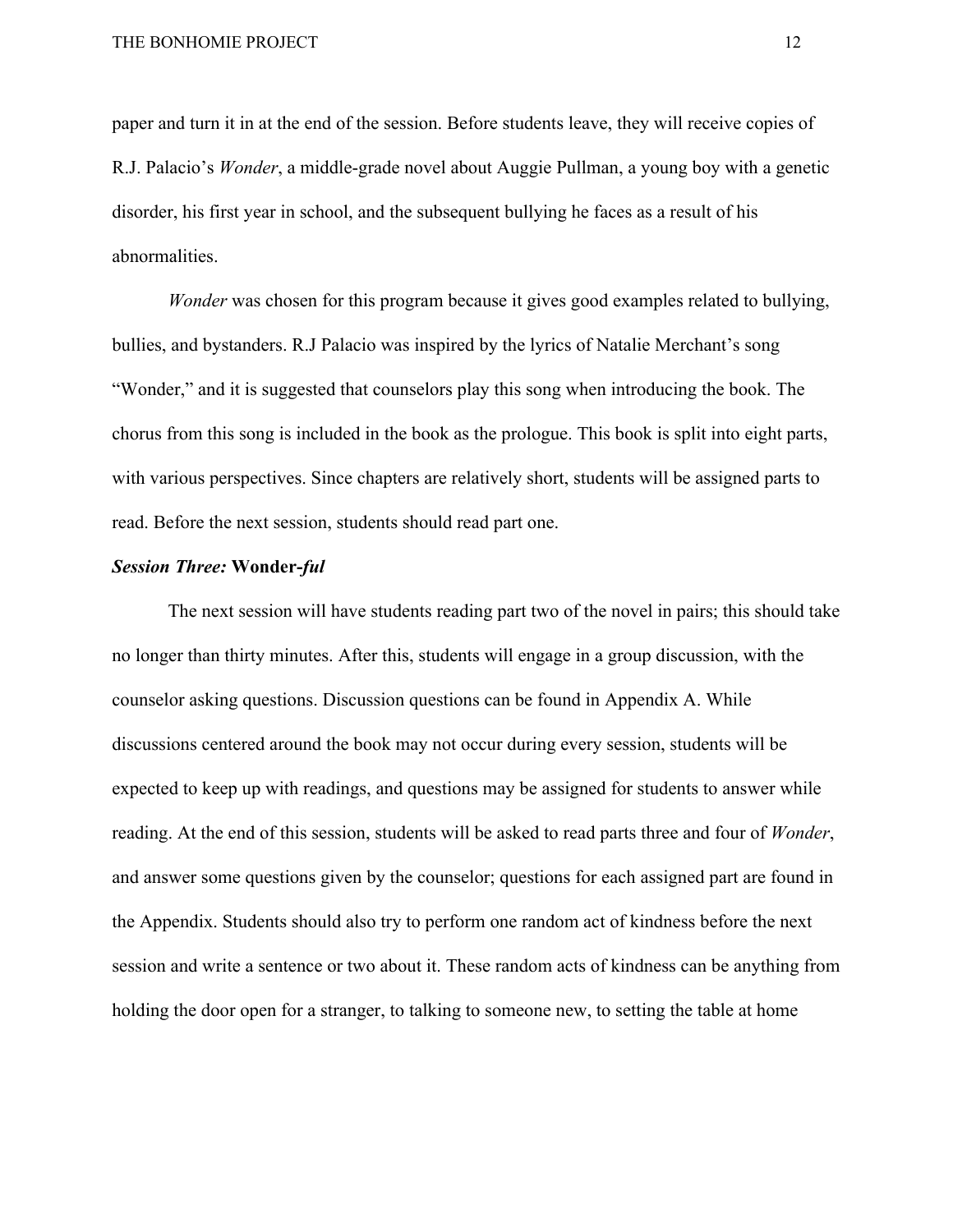without being asked. No act of kindness is too small, and that is the lesson that students will learn in the next session.

#### *Session Four: Kindness is Everywhere*

Session four will focus on kindness. This session will begin with students discussing the random acts of kindness they did, in both small groups and as a class. By focusing on kindness, students are working on ending the cycle of bullying. The counselor should bring up Mr. Browne's first precept - a quote by Dr. Wayne Dyer, "When given the choice between being right or being kind, choose kind," which sets up the theme of kindness in the novel (Palacio, 2012, p. 48). Counselors are encouraged to come up with their own precept on kindness for this session, and ask students to respond to it.

Once students have finished responding to the precept, they will participate in an activity to spread kindness around the classroom. Students will receive a piece of colored paper, and will be asked to put their name in the center of the paper. Then students will be given markers, and they will be going from desk to desk, to write something positive about the student, signing their name underneath the positive comment. This will help students build each other up and feel good about themselves, as opposed to how a bully would tear someone down. Students will pass in these papers so that the counselor can ensure that everyone participated, and if they would like to add a positive comment of their own on papers, they are welcome to do so. These papers will be passed back during the next session, by which students will have read parts five and six of *Wonder*, and answer questions pertaining to the parts.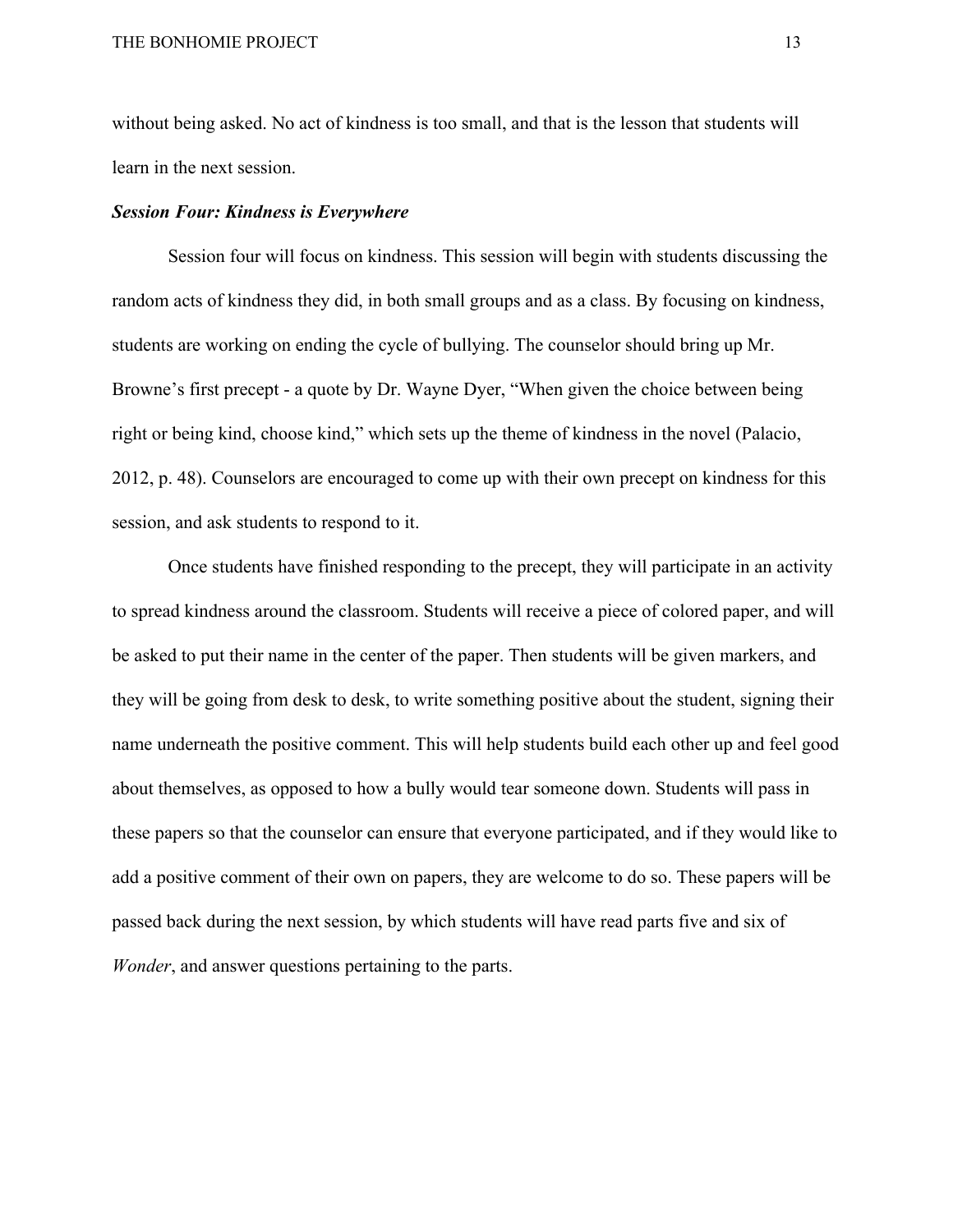#### *Session Five: Roleplaying*

The next session will start off with the students receiving their kindness papers so that they may keep them and look at the positive comments that their classmates made when they are feeling down. While the papers are being passed back, students will be asked to discuss their answers they made on parts five and six of *Wonder*, and discuss how they think the book is progressing and any comments they may have thought of while reading; discussions will last approximately 10 minutes before moving onto the next activity.

This section of the session will focus on scenarios that students may face regarding bullying. Students will be assigned a scene, and in groups of 3-4, come up with a way to best handle the issue. Once a solution has been made, students will write a short skit, no more than 3 minutes long, revolving around the topic and solution, assigning roles within the group, and will act these scenes out. It should take about 15 minutes for students to come up with their solutions and skits; then students will sit in their groups and perform the skits one after another, which should take about 15-20 minutes. If there is time left in class, the counselor should pass out a sheet with other bullying scenarios for students to answer on their own. If there is not time in the class period, this sheet should be assigned for homework. Students will read part 7 of *Wonder* for the next session.

#### *Sessions Six: Making Waves*

The sixth session of this program changes pace, focusing on the school as a whole, instead of the students. For this session, students will be drafting policies or rules for their school to follow pertaining to bullying. If a policy already exists in their school, the counselor should have copies of this policy printed out so students can read it, and decide how to improve on it.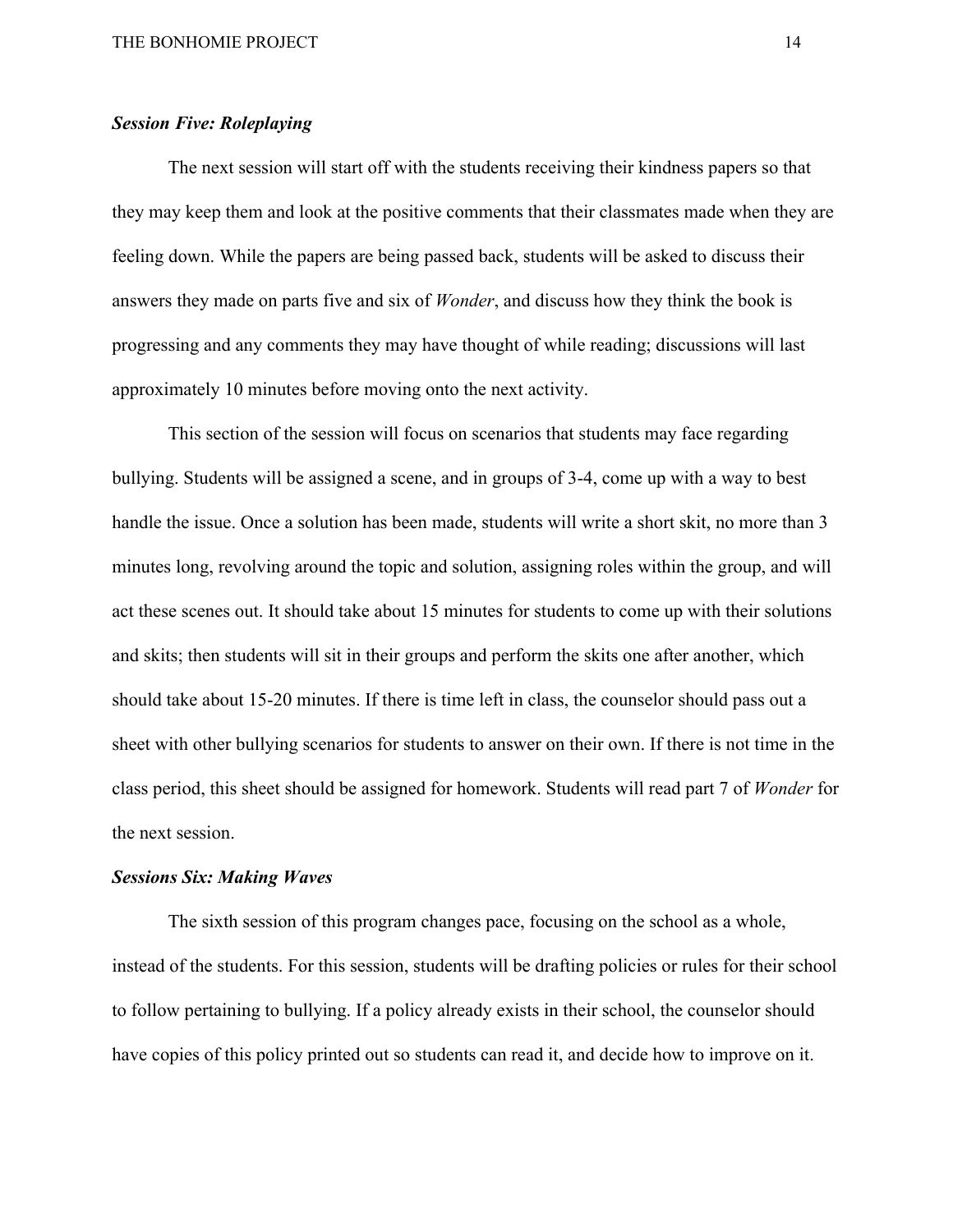This can include coming up with ideas like a "bully box," where students can anonymously alert teachers or administrators to bullies, without worrying about consequences from said bully. Other ideas students may develop include designing a student "bill of rights" outlining the unalienable rights that all students should have in their school, using acronyms or phrases to ensure that rules will be easily remembered, or creating an "anti-bully brigade," where students of all grades can volunteer to monitor for bullying among their peers and report it to a teacher or administrator. Counselors should encourage students by letting them know that no idea is bad or better than another idea.

While students are coming up with ideas, the counselor will be recording them on the whiteboard or on a computer that is projected on the screen, so students know that the ideas are being taken seriously. Students will likely have many ideas, so after brainstorming, the counselor should pick a number (i.e. 5) and say that students should collectively choose the ideas that may be the most successful. These ideas may be presented to the principal and other administrators if the children want their ideas to be implemented school-wide; this will inspire a change in the school, and can potentially be adapted for other schools in the district. This session will end with an assignment for the students to take home: take one of the ideas discussed in class, and design a flyer for it, making it something that could be hung around the school. Creating a flyer will be their homework in addition to finishing *Wonder* and the questions assigned for the final session.

#### *Session Seven: Finale*

This last session will start off with one final discussion about the book, how students felt about it, and what they learned from reading Palacio's work. Palacio has other works set in the world of *Wonder*, and a list of those books will be available, as well as other books that tackle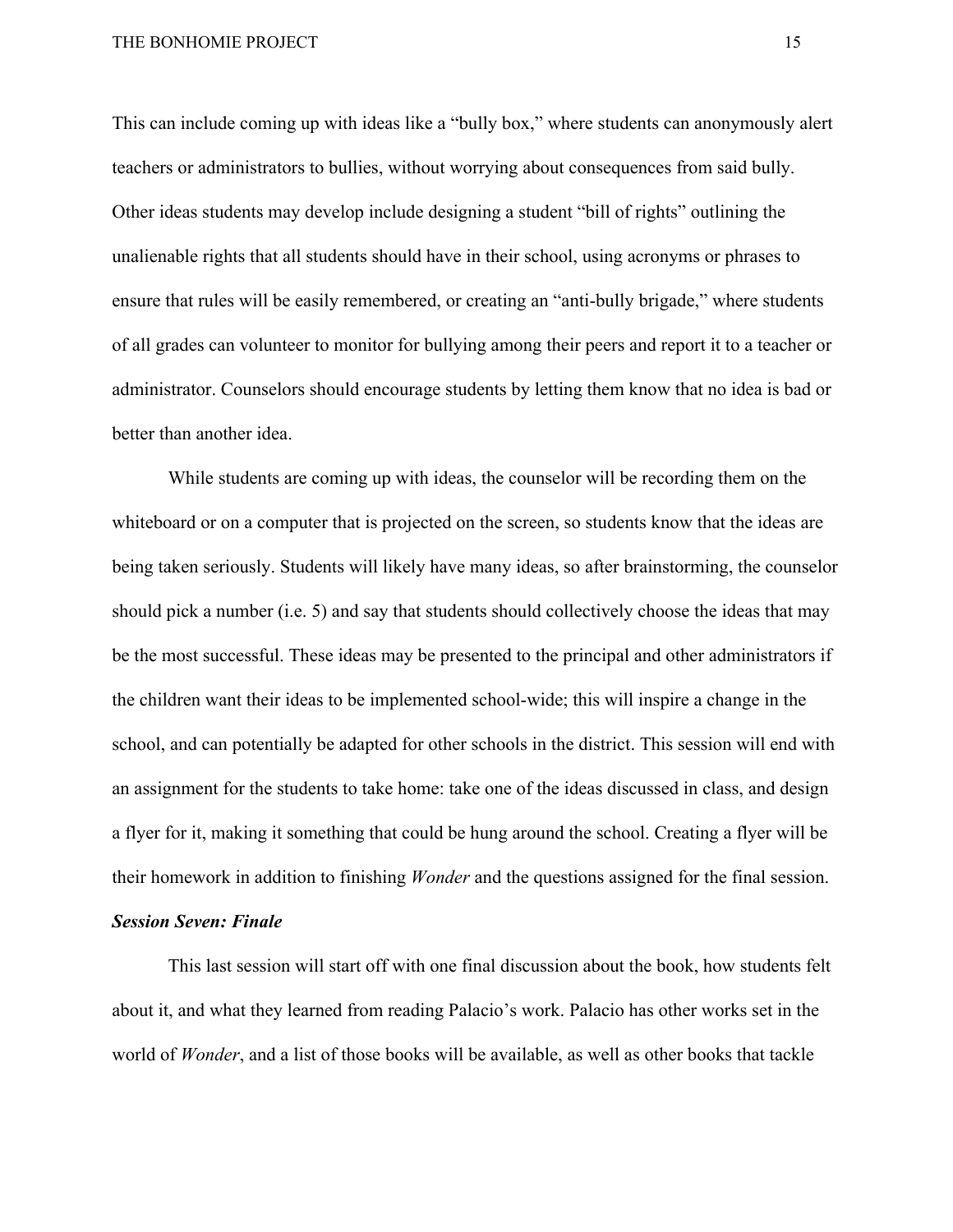similar topics that students may want to read. Books by R.J. Palacio set in the same world as *Wonder* include *365 Days of Wonder: Mr. Browne's Book of Precepts*, which is filled with some of Mr. Browne's favorite precepts, or principles to live by, and *Auggie & Me: Three Wonder Stories*, which feature stories from the perspectives of the bully Julian, Auggie's childhood friend Christopher, and classmate Charlotte. Once this discussion is over, the real treat at the end of the program will be introduced.

 In November 2017, a motion picture adaptation of *Wonder* was released in theaters. By the time this program will be implemented in schools, the movie will be available for home viewing. With permission from the teachers and parents, the final session of this program will take up several class periods, as students will watch the film version of *Wonder*. Counselors may choose to make this a fun end to the program by including snacks and drinks for students to consume while watching the movie. As this part of the program will likely end right around the winter break, this is a good way to end.

#### *Follow-Ups*

A week after students return from winter break, the counselor will revisit the classroom to follow up on the program. Students will be asked to discuss what they thought were the best parts of the program, and how they felt The Bonhomie Project benefited them. A small survey (see Appendix C) will be given for students in order for counselors to get written answers on how students felt about the program. The counselor will collect these surveys and look over the answers, making note of answers that may be similar so that any adjustments could be made, particularly in the first year of the program.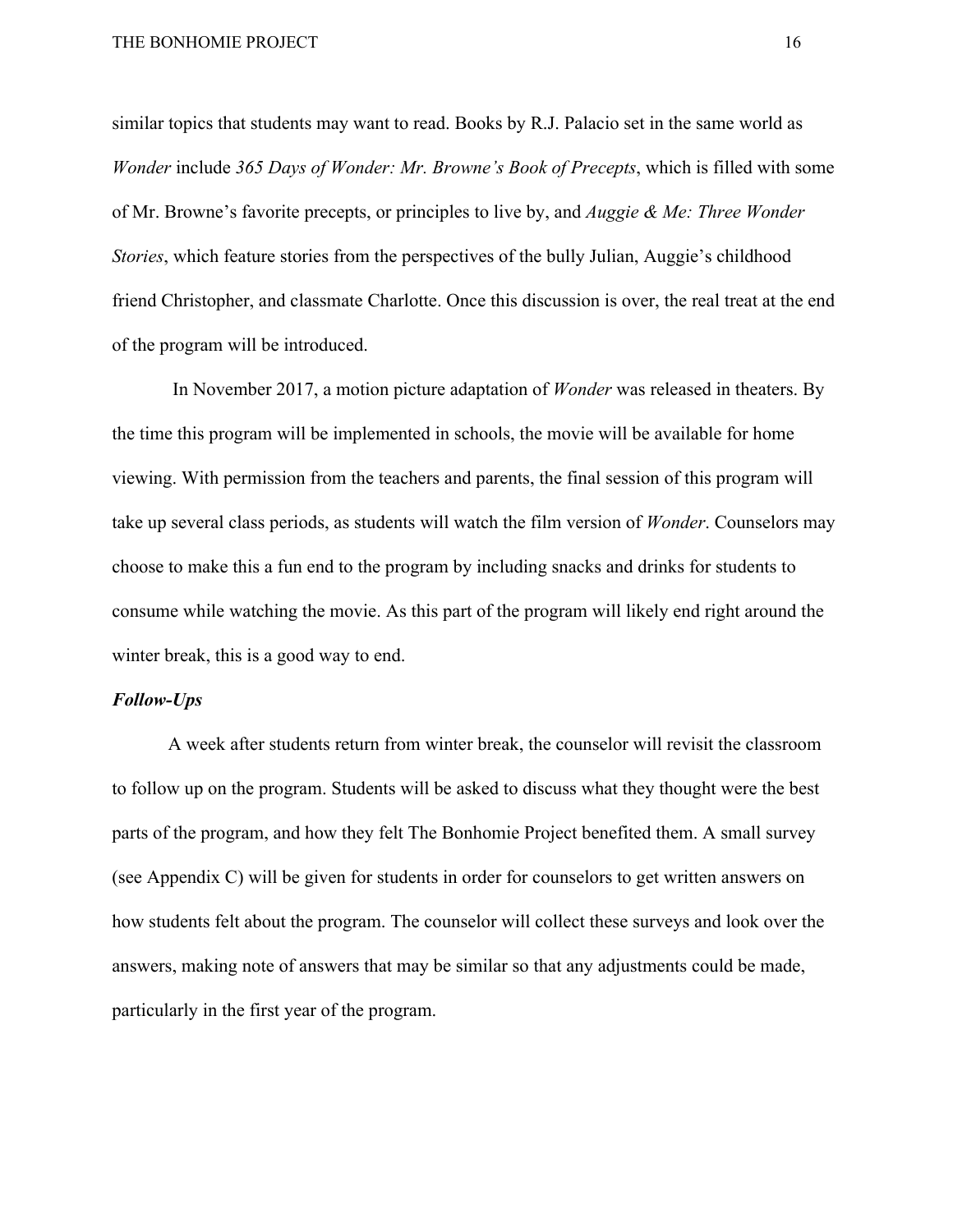For the rest of the year, the counselor will meet with participants to see if they have been using the information taught during the sessions. If a child is being bullied, the hope is that they will come to the counselor now that they have developed a rapport and know how to handle bullying. These meetings can be one-on-one or with small groups, whichever the counselor feels would be most beneficial to them and the students.

#### **Conclusion**

As this paper has discussed, bullying is an epidemic that plagues the world, but there is something that can be done about it. Anti-bullying programs have proven to be useful in lowering bullying rates and bringing awareness to the topic, though many of them do not engage students in a way that they will enjoy. Involving students by allowing students to come up with their own definitions of bullying, acting out scenarios, and utilizing media that focuses on bullying immerses them in the anti-bullying program, making it more likely that they will retain the information they have learned.

The Bonhomie Project does just that: by using R.J. Palacio's award winning middle-grade novel, *Wonder*, students will see how bullying can affect not only the target, but the family and friends. Students will be engaged in the learning process as they read *Wonder*, holding group discussions and ending the seven-session program with the movie adaptation of the novel. Additionally, students will be able to affect change on a larger scale as well, by creating or revising policies pertaining to bullying in their school. The students will also partake in roleplaying scenarios to help them come up with ways to stand up to a bully.

With the Bonhomie Project in place, students will learn that if they are being bullied, they are not alone. They will develop a rapport with their classmates and counselor, and know that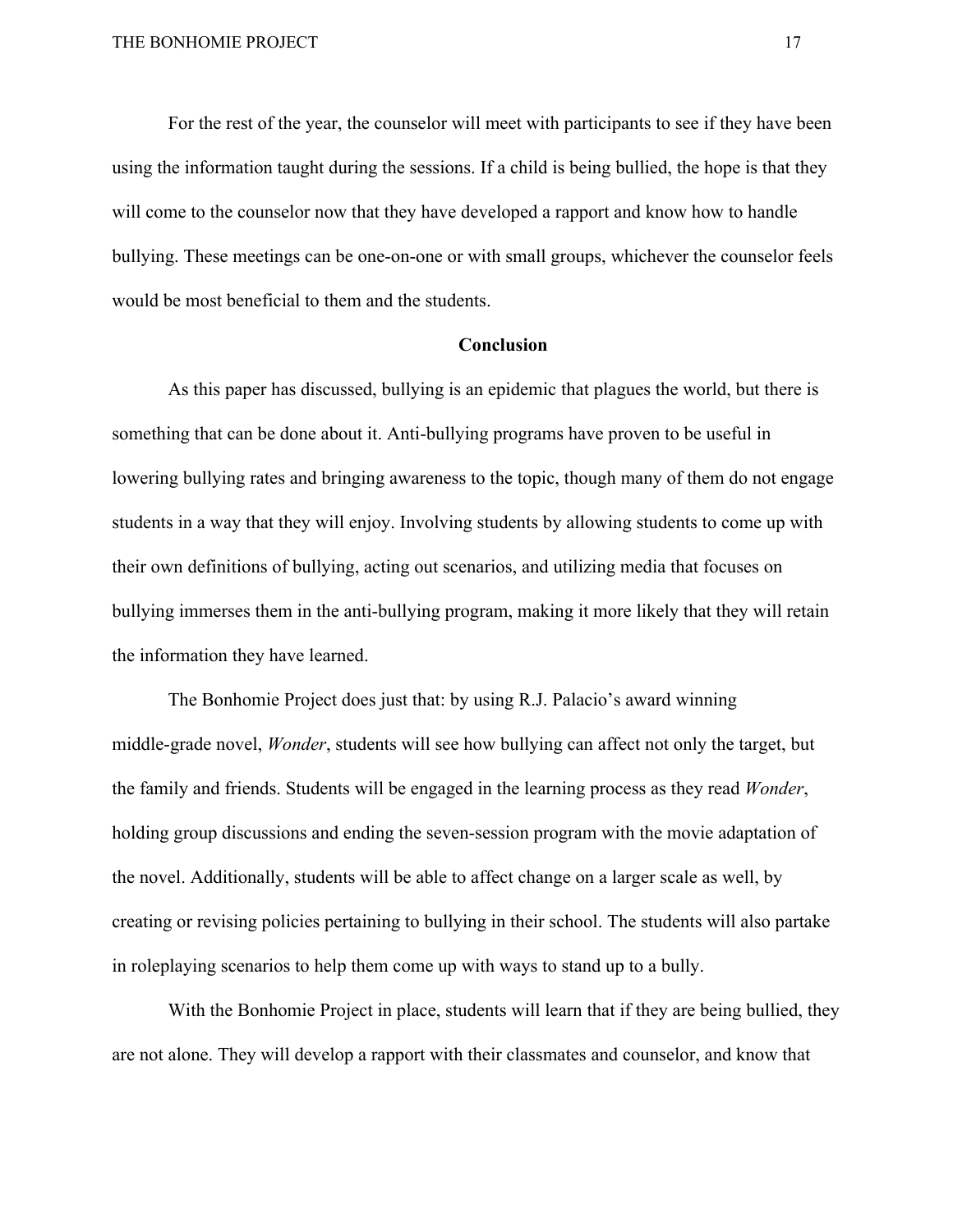there are proper ways to deal with bullying. This program will hopefully lessen the amount of bullying seen in schools, leading to a safer learning environment for all.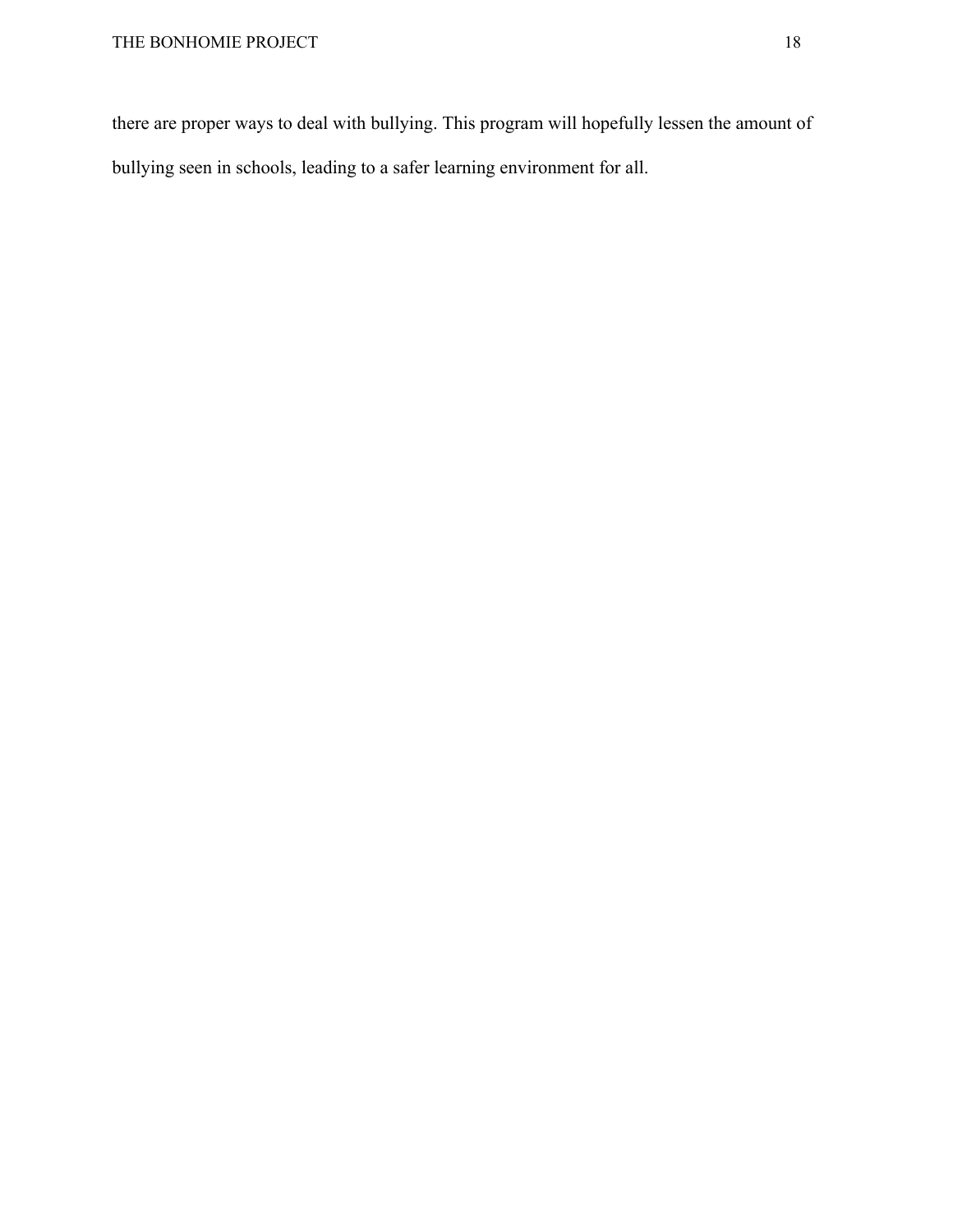#### References

- Bonhomie. (2017). In *Merriam-Webster.com.* Retrieved from <https://www.merriam-webster.com/dictionary/bonhomie>
- Bullying. (2017). In *Merriam-Webster.com.* Retrieved from <https://www.merriam-webster.com/dictionary/bullying>
- Coloroso, B. (2015). *The bully, the bullied, and the not-so-innocent bystander.* New York: HarperCollins.
- GLSEN. (2013). Student survey: Name-calling & verbal bullying. Retrieved from <https://www.glsen.org/sites/default/files/Student%20Survey.pdf>
- Jones, J. R., & Augustine, S. M. (2015). Creating an anti-bullying culture in secondary schools: Characterists to consider when constructing appropriate anti-bullying programs. *American Secondary Education, 43*(3), 73-84.
- Koyczan, S. [Shane Koyczan]. (2013, February 19). *To this day project Shane Koyczan* [Video file]. Retrieved from <https://www.youtube.com/watch?v=ltun92DfnPY>
- Palacio, R.J. (2012). *Wonder*. New York: Random House Children's Books.
- Stopbullying.gov. (2017). What is bullying. Retrieved from <https://www.stopbullying.gov/what-is-bullying/index.html>
- Studer, J.R., & Mynatt, B.S. (2015). Bullying prevention in middle schools: A collaborative approach. *Middle School Journal, (46)*3, 25-32.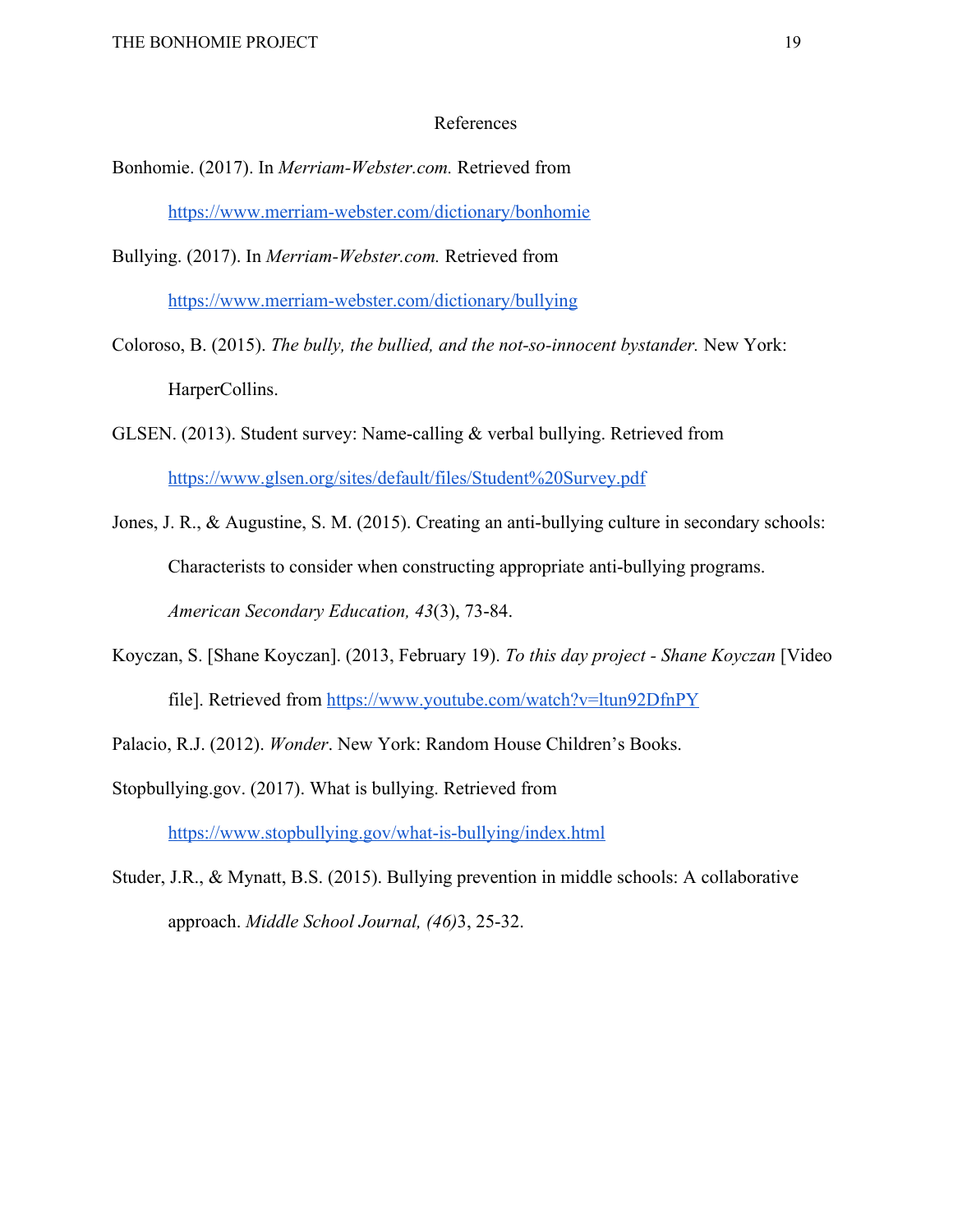## **Appendix A**

Discussion Questions for Session Three

Bullying entails three key elements: an intent to harm, a power imbalance, and repeated acts or threats of aggressive behavior. **Can you think of examples so far in which Auggie is being bullied?**

(Julian purposefully tripping Auggie in the hallway on p. 30) (Students treating Auggie like he has the Plague on p. 61/62, 71/72)

We've talked about bystanders—those who witness bullying. They have more power than they think to stop it. **What is an example of someone being a bystander while Auggie is being bullied?**

(Summer choosing to sit down with Auggie at the lunch table on p. 53) **Why do you think Summer sat with Auggie?** Later in the book, we get to see Summer's perspective. Keep this question in mind when we get to this section. **Would you sit with Auggie if you saw him sitting alone?**

When Auggie comes to school dressed as the Bleeding Scream, he overhears Jack talking badly about Auggie. Auggie feels horrible. **Why do you think Jack said this? If you were Auggie and you heard this, how would you respond?**

Via says "I'm always going to be the sister of a kid with a birth defect; that's not the issue. I just don't always want to be defined that way." (p. 91) **What do you think she means by this?**

While Auggie is dealing with Jack's betrayal and issues starting middle school, Via is starting high school. **What issues is Via facing?**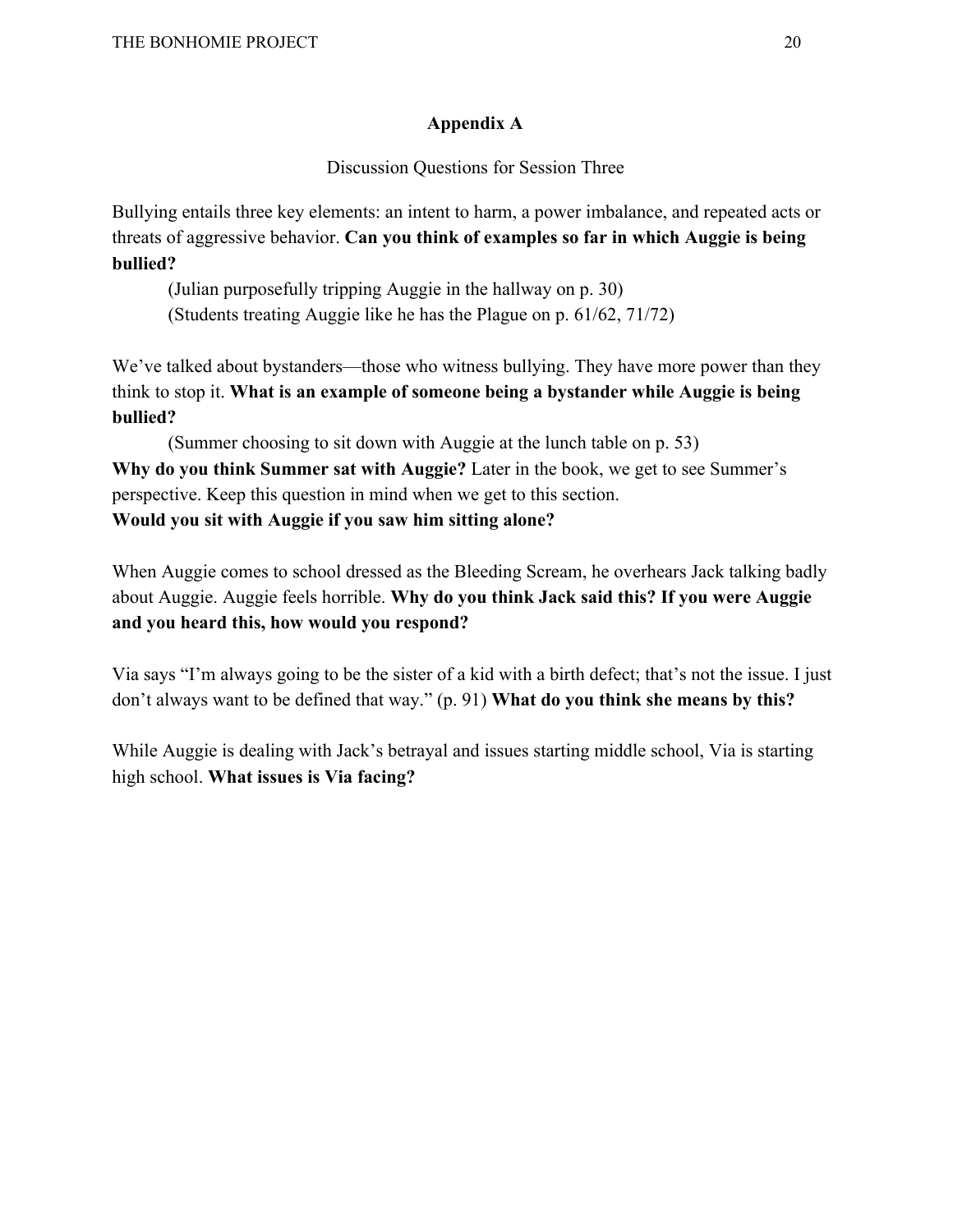## **Appendix B**

## Questions for Homework

## **Parts 3 & 4**

Summer goes to a Halloween party and is uncomfortable by the other kids making fun of Auggie. She says "I was smiling but I didn't feel like smiling" (p. 122). Why do you think she was smiling if she didn't want to?

Think about the phrase "don't judge a book by its cover." Do you think that Jack judged Auggie based on his looks before he got to know him? Was this good or bad? *Look at the chapter "Four Things" when answering this question.*

Jack is suspended for punching Julian, and we see a series of emails between Mr. Tushman, Julian's mother, and Jack's parents. We also find out that Julian's mom photoshopped Auggie out of the class photo. Think back to what Auggie's mom said about the Albans on page 67 - "the apple doesn't fall far from the tree." What does this mean? Who is the apple in this case, and who is the tree?

## **Parts 5 & 6**

In Justin's part, he meets Miranda, who tells him that she used to be close with Via and Auggie. She says "the universe was not kind to Auggie Pullman" (p. 201). What do you think she meant by this?

Auggie says that he and Jack were receiving mean notes in their lockers, but that they were not going to report it because they were sending funny notes back. Why do you think they chose not to report that they were being bullied?

## **Part 7**

During Part 7, we see Miranda's version of the end of her relationship with Via. On opening night of the school play, Miranda fakes being sick and allows Via to be the lead. Why do you think she chose to do this?

After the show, the Pullmans invite Miranda to join them for a late-night dinner to celebrate, and Via tells her to come. Do you think Via and Miranda became friends again after this?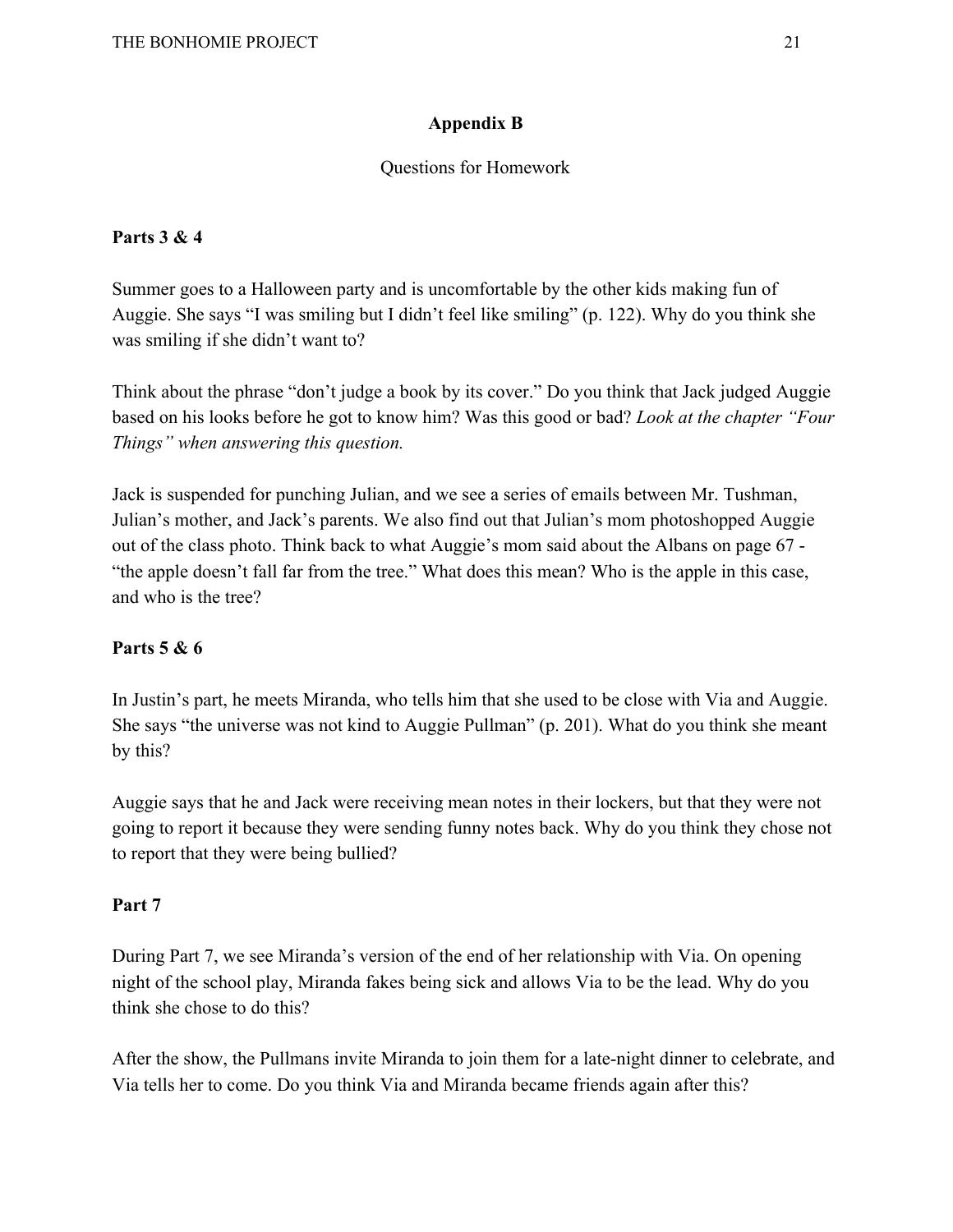## **Part 8**

While on the nature retreat, Auggie and Jack run into older bullies. How do Amos, Miles, and Henry protect them? How does this experience change the way Auggie is treated at school?

Think back to Auggie in the first few chapters - how would you describe him then? How would you describe him now, at the end of the book? Do you think any experiences or episodes had an effect on his personality and how it developed? If so, how?

At the end of the year, Auggie receives the Henry Ward Beecher medal, for displaying courage, kindness, friendship, and character. Can you list some examples from the book where Auggie exhibits these qualities? How do his classmates react when he receives the award? Why is it significant that Auggie poses for pictures after the ceremony with his friends?